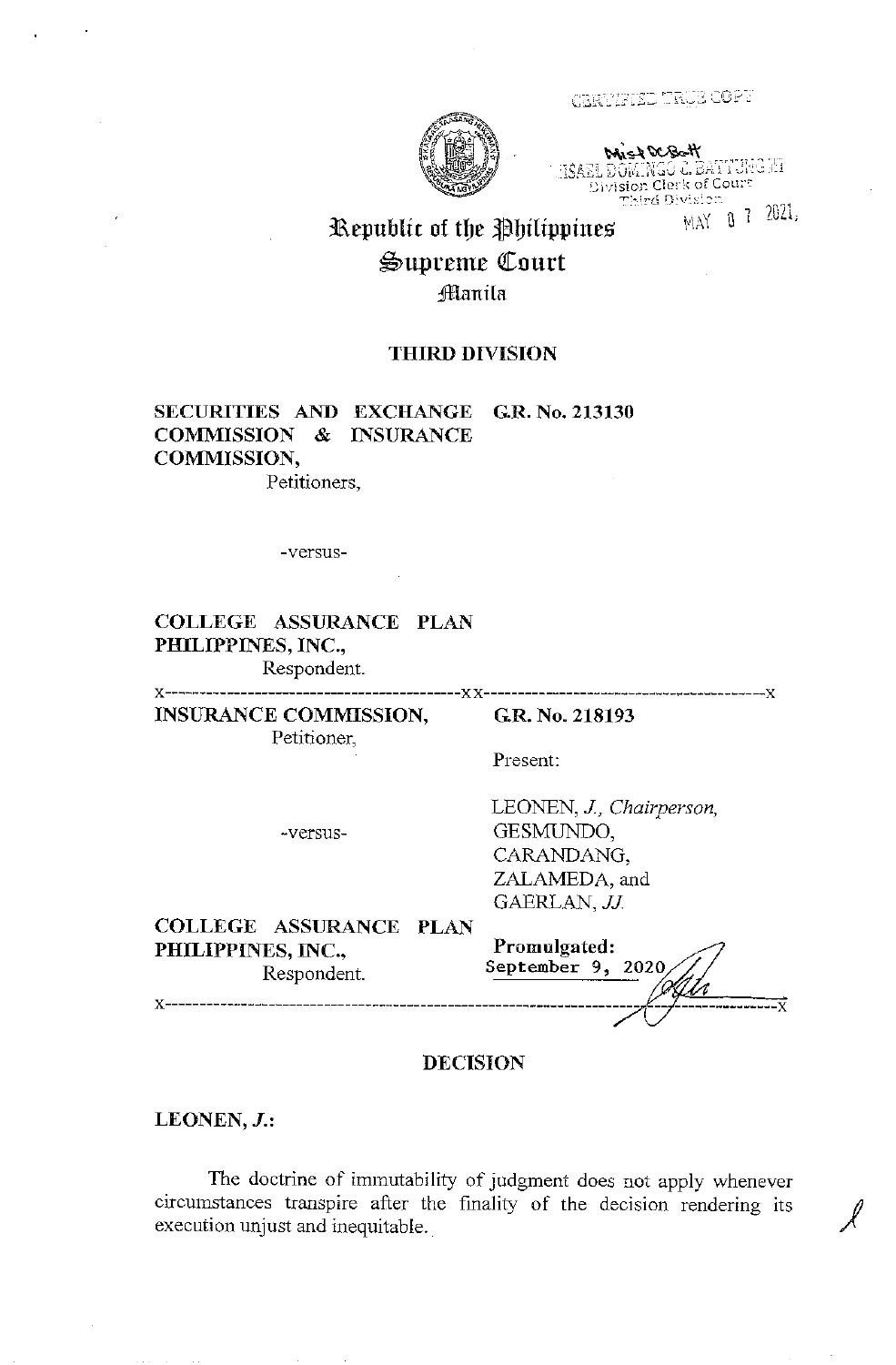These are consolidated<sup>1</sup> cases involving jurisdiction over pre-need companies and subsidiary companies (G.R. No. 218193), and the propriety of extending the period of corporate rehabilitation (G.R. No. 213130). They originate from the Petition for Corporate Rehabilitation<sup>2</sup> filed by respondent College Assurance Plan Philippines, Inc., before the Regional Trial Court of Makati City.

G.R. No. 218193 resolves a Petition for Review on Certiorari<sup>3</sup> under Rule 45 of the 1997 Rules of Civil Procedure, praying for the issuance of a temporary restraining order and/or writ of preliminary injunction and the reversal of the Court of Appeals Decision<sup>4</sup> in CA-G.R. SP No. 124031.

Meanwhile, G.R. No. 213130 is a Petition for Review on Certiorari<sup>5</sup> praying for the issuance of a temporary restraining order and/or writ of preliminary injunction and the reversal of the Court of Appeals Decision<sup>6</sup> in CA-G.R. SP No. 131991.

The antecedents of G.R. No. 218193 are as follows:

College Assurance Plan Philippines, Inc. (CAPPI) is a domestic corporation engaged in the sale of "pre-need educational plans[.]"<sup>7</sup> CAPPI owns 86% of the outstanding capital stock of its subsidiary, the Comprehensive Annuity Plans and Pension (CAP Pension).<sup>8</sup>

On August 26, 2005, CAPPI filed a Petition for Rehabilitation before the Makati Regional Trial Court.<sup>9</sup> Finding the petition sufficient in form and substance, the Regional Trial Court, in its capacity as a rehabilitation court,  $10$ issued a Stay Order on September 13, 2005. <sup>11</sup>

On October 17, 2005, the Securities and Exchange Commission filed its Comment opposing CAPPI's rehabilitation.<sup>12</sup>

12 Id. at 53.

 $\mathbf{1}$ *Rollo* (G.R. No. 218193), p. 488. July 13, 2015 First Division Resolution.

 $\mathbf{2}$ Id. at 15

 $\overline{\mathbf{3}}$ Id. at 10-49.

 $\overline{4}$ Id. at 51-65. The Decision dated April 28, 2015 was penned by Associate Justice Ramon A. Cruz and concurred in by Associate Justices Remedios A. Salazar-Fernando (Chairperson) and Marlene Gonzales-Sison of the Second Division of the Court of Appeals, Manila.

*Rollo* (G.R. No. 213130), pp. 12-52.

<sup>&</sup>lt;sup>5</sup> Rollo (G.R. No. 213130), pp. 12–52.<br><sup>6</sup> Id. at 54–59. The June 18, 2014 Decision was penned by Associate Justice Amelita G. Tolentino and concurred into by Associate Justices Ricardo R. Rosario and Leoncia R. Dimagiba of the Fourth Division of the Court of Appeals Manila.  $\gamma$ 

*Rollo* (G.R. No. 218193), p. 52. 8

Id.

<sup>&</sup>lt;sup>9</sup> Id.<br><sup>10</sup> Branch 149, Makati City was designated as a Special Commercial Court pursuant to this Court's A.M. No. 00-11-03-SC (November 21, 2000) and A.M. No. 03-03-03-SC (June 27, 2003), as amended.<br>
<sup>11</sup> Rollo (G.R. No. 218193), p. 52.<br>
<sup>12</sup> Id. at 53.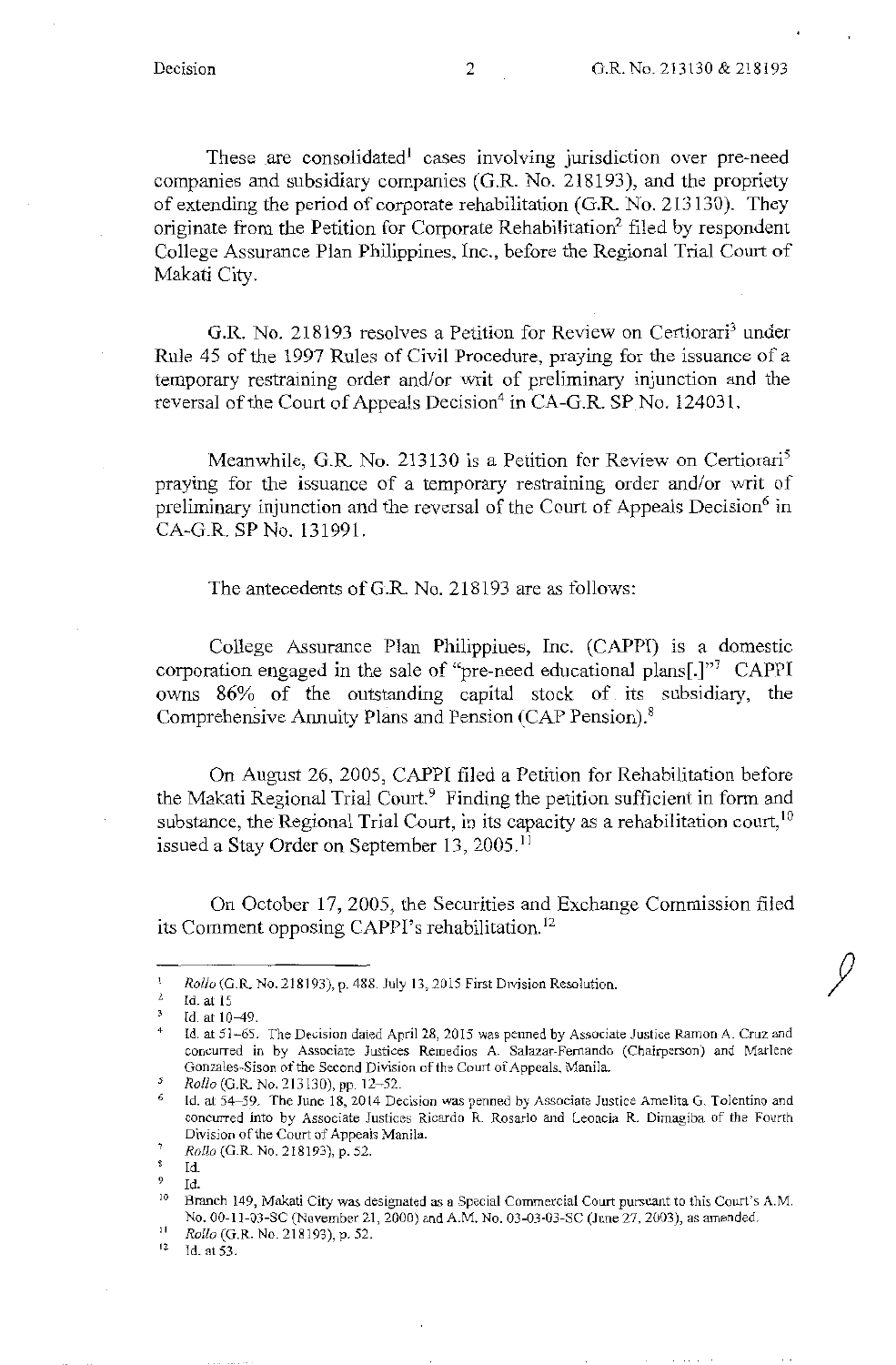The rehabilitation court gave due course to CAPPI's Petition for Rehabilitation on December 16, 2005 and referred the case to a receiver.<sup>13</sup>

On May 8, 2006, Interim Rehabilitation Receiver Mamerto A. Marcelo (Rehabilitation Receiver Marcelo) submitted an Evaluation Report stating that CAPPI's 2006 Revised Rehabilitation Plan was a "more conservative and realistic approach to rehabilitation." <sup>14</sup>

On November 8, 2006, the rehabilitation court approved CAPPI's revised Rehabilitation Plan through a Resolution. 15 Its dispositive portion partly provides:

WHEREFORE, premises considered, this court hereby APPROVES the revised Rehabilitation Plan of petitioner subject to the following tenns and conditions:

1. For the Board of Directors, Stockholders and Officers of petitioner:

> b. They are hereby ordered to dispose and sell all these subsidiaries and affiliates not later than December 31, 2008, listed in page 7 of the audited financial statements issued by San Buenaventura & Co., CPAs for year ending December 31, 2004.

#### SO ORDERED.<sup>16</sup>

 $\mathbb{Z}^2$  ,  $\mathbb{Z}^2$  ,  $\mathbb{Z}^2$ 

 $\bar{z}$  ,  $\bar{z}$  ,  $\bar{z}$ 

The Securities and Exchange Commission did not move for reconsideration of the rehabilitation court's Resolution. <sup>17</sup>

Meanwhile, Republic Act No. 9829 or the Pre-Need Code of the Philippines took effect on December 4, 2009.<sup>18</sup> Pursuant to Section 5<sup>19</sup> and

 $^{13}$  Id.

<sup>&</sup>lt;sup>14</sup> Id.<br><sup>15</sup> Id. at 253–268. The Resolution dated November 8, 2006 was penned by Presiding Judge Cesar O. Untalan of Branch 149, Regional Trial Court, Makati City.<br>
16 Id. at 264-268.<br>
17 Id. at 52.54.

<sup>&</sup>lt;sup>17</sup> Id. at 53-54.<br><sup>18</sup> Id. at 54. 19 Republic Act No. 9829 (2009), sec. 5 provides:

SECTION 5. Supervision. - All pre-need companies, as defined nnder this Act, shall be under the primary and exclusive supervision and regulation of the Insurance Commission. The Commission is hereby authorized to provide for its reorganization, to streamline its structure and operations, upgrade its human resource component to enable it to effectively and efficiently perform its functions and exercise its powers under this Code.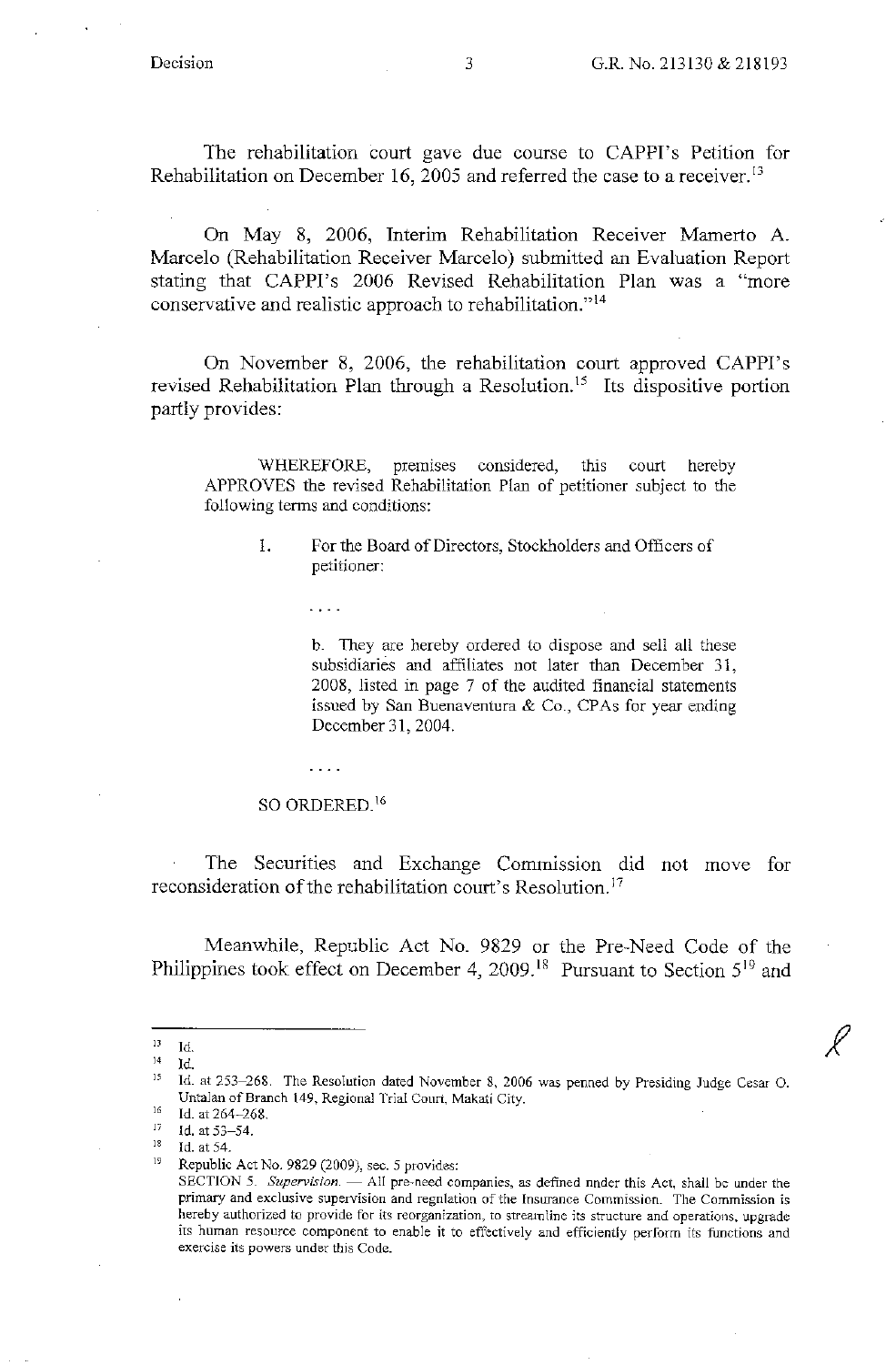*I* 

Section 4920 of the law, the Insurance Commission sent a letter to CAP Pension on June 28, 2010, directing its President to "show cause why the company should not be put under conservatorship."21

Receiving no response, the Insurance Commission informed the Board of Directors of CAP Pension that the corporation was placed under conservatorship and that a conservator had been designated on September 13, 2010. <sup>22</sup>

CAPP! filed an Urgent Motion to Enforce Stay Order dated April 12, 2011 before the rehabilitation court.<sup>23</sup>

The rehabilitation court issued an April 15, 2011 Order,<sup>24</sup> reiterating its jurisdiction over CAPP! and all its assets, including CAP Pension, through the approved rehabilitation plan. In the same Order, the Court directed CAPP! to inform the court "on how to handle the issue of the management and/or sale of [CAP Pension]."25

Thereafter, the Rehabilitation Receiver and the Philippine Veterans Bank (PVB), as trustee of CAPPI, filed a Manifestation and Motion on May 3, 2011 praying for the "payment of the expenses and fees [to the planholders] . . . from the proceeds of the sale of the properties of the companies controlled by CAP Pension."<sup>26</sup>

On May 23, 2011, the Insurance Commission filed a Motion for

24 Id.at25.

Republic Act No. 9829 (2009), sec. 49 provides:

SECTION 49. *Appointment of Conservator*. - If at any time before or after the suspension or revocation of the license of a pre-need company as provided in Section 27 hereof, the Commission finds that such company is in a state of continuing inability or unwillingness to comply with the requirements of the Code and/or orders of the Commission, a conservator may be appointed to take charge of the assets, liabilities, and the management of such company, collect all moneys and debts due the company and exercise all powers necessary to preserve the assets of the company, reorganize its management, and restore its viability. The conservator shall have the power to overrule or revoke the actions of the previous management and board of directors of the said company, any provision of law, or of the articles of incorporation or bylaws of the company, to the contrary notwithstanding, and such other powers as the Commission shall deem necessary. The conservator may be another pre-need company, by officer or officers of such company, or any other competent and qualified person, firm or corporation. The remuneration of the conservator and other expenses attendant to the conservation shall be borne by the pre-need company. The conservator shall not be subject to any action, claim or demand by, or liability to, any person in respect of anything done or omitted to be done in good faith in the exercise, or in connection with the exercise, of the powers conferred on the conservator.

The conservator appointed shall report and be responsible to the Commission until such time as the Commission is satisfied that the pre-need company can continue to operate on its own and the conservatorship shall likewise be terminated should the Commission, on the basis of the report of the conservator or of his own findings, determine that the continuance in business of the pre-need company would be hazardous to planholders and creditors, in which case the provisions of Chapter XVI shall apply.

 $2I$ *Rollo* (G.R. No. 218193), p. 54.

*n*  Id.

 $\bf 23$ *Rollo* (G.R. No.213130), pp. 100-104.

 $25\,$ Id.

<sup>26</sup> *Rollo* (G.R. No.218193), p. 279.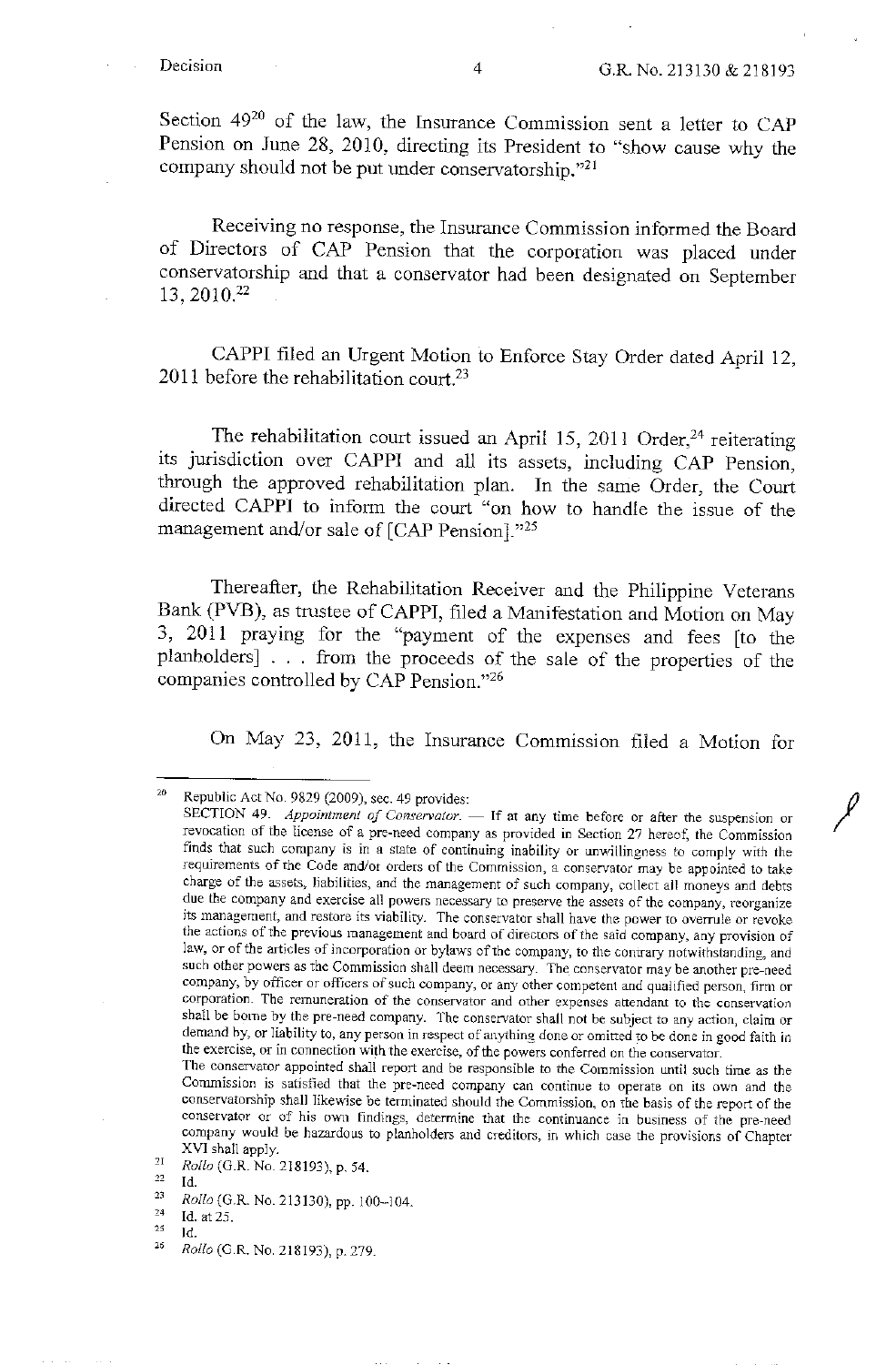Reconsideration with Connnent/Opposition assailing the April 15, 201 I Order and praying for the denial of the Receiver and PVB 's Manifestation and Motion. 27

The rehabilitation court granted the Rehabilitation Receiver and PVB's Manifestation and Motion on June 17, 2011.<sup>28</sup>

In a December 12, 2011 Order,<sup>29</sup> the rehabilitation court denied the Insurance Commission's Comment/Opposition. 30 Motion for Reconsideration with

Aggrieved, the Insurance Commission and the Securities and Exchange Commission filed a Petition for Certiorari before the Court of Appeals assailing the rehabilitation court's orders.<sup>31</sup> The Petition was docketed as CA-G.R. SP No. 12403 I.

In its April 28, 2015 Decision,<sup>32</sup> the Court of Appeals dismissed the Insurance Commission's petition. The Court of Appeals found that the rehabilitation court did not gravely abuse its discretion,  $33$  as it "validly acquired jurjsdiction over CAP Pension ahead of the Insurance Commission when it granted CAP's Petition for Rehabilitation[.]"<sup>34</sup> The dispositive portion of the Court of Appeals Decision reads:

**WHEREFORE,** in view of the foregoing, this Petition for Certiorari is hereby **DISMISSED.** 

**SO ORDERED.<sup>35</sup>**(Emphasis in the original)

Hence, this Petition (With Urgent Prayer for the Issuance of a Temporary Restraining Order and/or Writ of Preliminary Injunction)<sup>36</sup> was filed on July 3,  $2015$ .

<sup>&</sup>lt;sup>27</sup> Id. at 54. William Russel L. Sobrepeña filed an Entry of Appearance with Comment and Omnibus Motion "asserting his claim over the assets of CAP Pension."

Id. at 55. The Insurance Commission, together with the SEC, and Sobrepeña filed separate Motions for Reconsideration, which were denied by the trial court in a Joint Resolution dated November 3, 2011. The Insurance Commission and the SEC filed a Petition for Certiorari and Prohibition dated January 13, 2012 before the Court of Appeals. The Petition assailed the trial court's June 17, 2011 Order and Joint Resolution dated November 3, 2011. The Petition was docketed as CA-G.R. SP No. 122979. "The main issue in CA-G.R. SP No. 122979 is the propriety of the Makati RTC's Order allowing the disbursement of funds and the payment of CAP's beneficiaries using funds taken from CAP Pension's Trust Fund."<br>
<sup>29</sup> Id. at 352-354.<br>
<sup>30</sup> Id. at 55.<br>
<sup>31</sup> Id.

<sup>31</sup> Id.

<sup>&</sup>lt;sup>32</sup> Id. at 51-65. The Decision was penned by Associate Justice Ramon A. Cruz and concurred into by Associate Justices Remedios A. Salazar-Fernando and Marlene Gonzales-Sison of the Second Division of the Court of Appeals Manila.<br>
<sup>33</sup> Id. at 60.<br>
<sup>34</sup> Id. at 56, 57.

<sup>&</sup>lt;sup>34</sup> Id. at 56-57.<br><sup>35</sup> Id. at 61.<br><sup>36</sup> Id. at 10-49.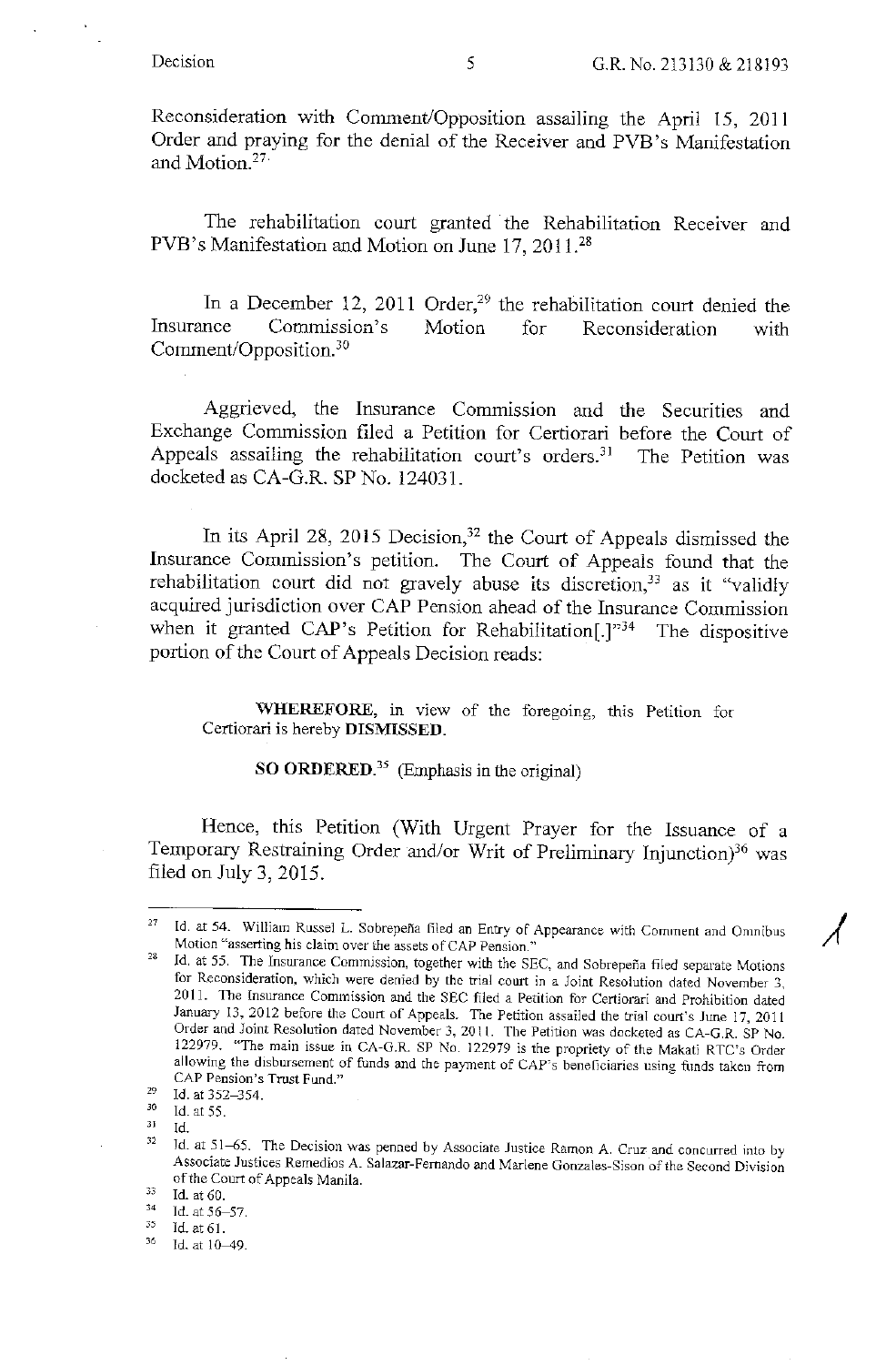G.R. No. 213130 involves the rehabilitation court's extension of CAPPI's rehabilitation period and the modification of the revised rehabilitation plan.

Based on the same facts, CAPPI filed a Motion for Extension and Modification of the Rehabilitation Plan on September 21, 2012 before the rehabilitation court. It prays for an extension of the rehabilitation until 2021.<sup>37</sup>

Conferences were held to discuss the viability of the extension. In CAPPI's proposed 2012 Revised Rehabilitation Plan, it was stated that a developer is interested in CAPPI's idle real properties.<sup>38</sup>

The Insurance Commission and Securities and Exchange Commission opposed CAPPI's motion, arguing that the 2012 Revised Rehabilitation Plan is speculative, erroneously involves CAP Pension's properties, and may be prejudicial to the interest of CAP Pension's planholders.<sup>39</sup>

In a September 5, 2013 Order, the rehabilitation court granted CAPPI's motion and approved the 2012 Revised Rehabilitation Plan.

WHEREFORE, premises considered, the Motion for the Extension and Modification of the Rehabilitation Plan filed by petitioner is hereby GRANTED.

The 2012 Revised Rehabilitation Plan as embodied in the Compliance dated December 5, 2012 is hereby APPROVED, which is good for a period of three (3) years, unless sooner terminated by this court for good reason. The same is likewise subject to yearly review to ensure compliance with all the terms and conditions of the plan. Accordingly, the rehabilitation of petitioner College Assurance Plan Philippines, Inc. is hereby extended for a period of three (3) years from date hereof.

#### SO ORDERED.<sup>40</sup>

Assailing the order of the rehabilitation court, the Insurance Commission and the Securities and Exchange Commission filed a Petition for Certiorari<sup>41</sup> with the Court of Appeals docketed as CA-G.R. SP. No. 131991.

- $\frac{39}{40}$  Id.
- 

<sup>37</sup>*Rollo* (G.R. No. 213130), p. 56.

Id.

 $^{40}$  Id.<br> $^{41}$  Id. at 12-52.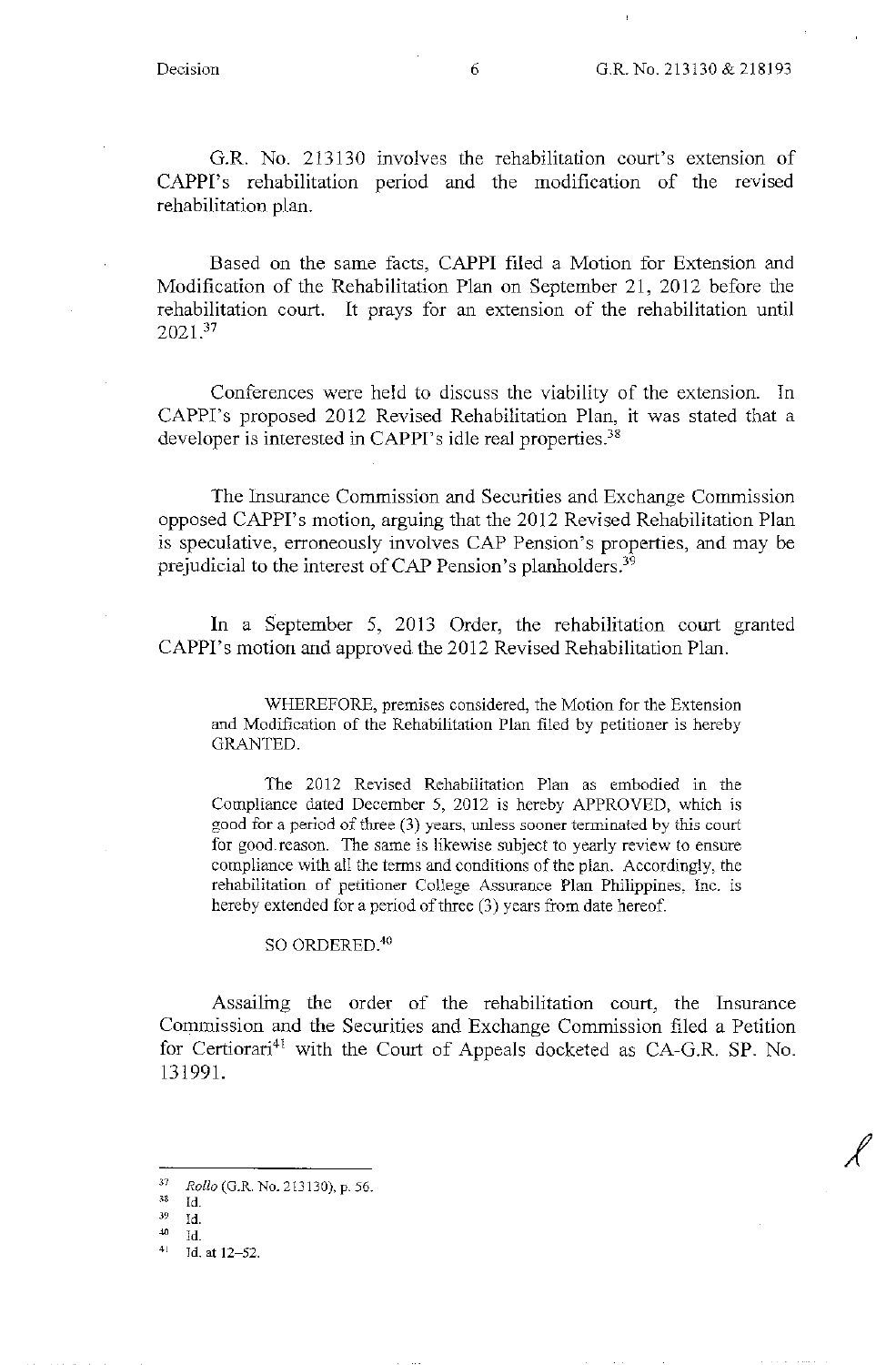$\mathcal{L}$ 

In its June 18, 2014 Decision,<sup>42</sup> the Court of Appeals dismissed the Petition and ruled that under Rule 3, Section 12 of the 2008 Rules of Procedure on Corporate Rehabilitation, the Rehabilitation Receiver has the power to recommend amendments or modifications to the approved rehabilitation plan.43 The approval of these recommendations is left to the discretion of the rehabilitation court, pursuant to Section 22 of the same Rule.<sup>44</sup>

According to the Court of Appeals, the designated Rehabilitation Receiver, after having evaluated the proposed Redevelopment Project, financial projections, draft Memorandum of Agreement, Lease Agreement, and Joint Development Agreement, recommended the extension of the rehabilitation plan to three years only, subject to an annual review. The Receiver rejected the proposal to extend it until 2021. Thus, the rehabilitation court made its own assessment and found no sufficient ground for the disapproval of the request for extension of the rehabilitation plan.<sup>45</sup>

The dispositive portion of the Court of Appeals Decision reads:

**WHEREFORE,** premises considered, the instant petition is **DISMISSED** for lack of merit Accordingly, the assailed order dated September 5, 2013 of the court a quo is **AFFIRMED**.

**SO ORDERED.46** (Emphasis in the original)

Hence, petitioners Insurance Commission and Securities and Exchange Commission filed this Petition for Review<sup>47</sup> on August 14, 2014.<sup>48</sup>

In an August 18, 2014 Resolution,<sup>49</sup> this Court, through the Second Division, issued a temporary restraining order enjoining the Court of Appeals, CAPPI, its agents, representatives or other persons acting on its behalf, from implementing the Court of Appeals' June 18, 2014 Decision in CA-G.R. SP No. 131991.<sup>50</sup> In the same Resolution, CAPPI was required to file its Comment on the Petition within 10 days from notice thereof.<sup>51</sup>

<sup>&</sup>lt;sup>42</sup> Id. at 54-59. The Decision was penned by Associate Justice Amelita G. Tolentino and concurred into by Associate Justices Ricardo R. Rosario and Leoncia R. Dimagiba of the Fourth Division of the Court of Appeals Manila.<br> $^{43}$  Id. at 58.<br> $^{44}$  Id.

<sup>44</sup> Id.<br>
45 Id. at 58–58-A.<br>
46 Id. at 59.<br>
47 Id. at 12–52.<br>
48 This Court, in a July 28, 2014 Resolution, granted the Securities and Exchange Commission and Insurance Commission' Motion for Extension to of 30 days from the expiration of the reglementary period within which to file this Petition for Review on Certiorari.

 $^{49}$  Id. at 275-276.

 $^{50}$  Id. at 277-278.

*<sup>51</sup>*Requesting for an additional 15 days to file its Comment, CAP filed a Motion for Extension on September 5, 2014. Another Motion for Extension was filed by CAP on September !9, 2014, requesting for an additional period of ten days. These motions were granted by this Court in a December 3, 2014 Resolution.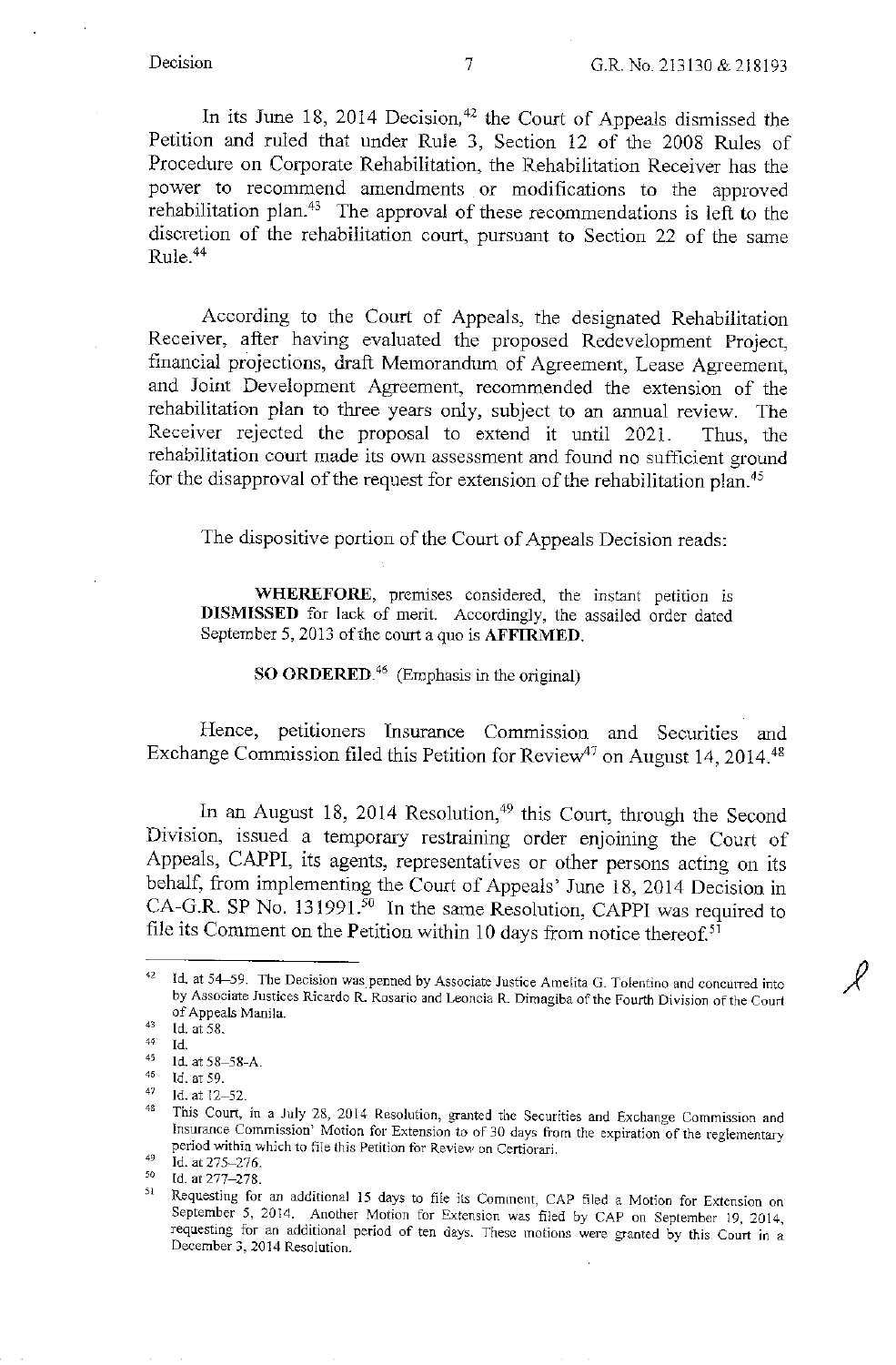The Second Division issued a September 8, 2014 Resolution<sup>52</sup> transfening this case to the First Division.

On September 11, 2014, CAPPI filed a Motion for Reconsideration<sup>53</sup> (with Urgent Motion to Lift Temporary Restraining Order) of the August 18, 2014 Resolution.<sup>54</sup>

Requesting for an additional period of IO days, CAPP! filed a Motion for Extension<sup>55</sup> to file its comment on the Petition for Review on September 19, 2014. CAPPI eventually filed its Comment<sup>56</sup> on October 1, 2014.<sup>57</sup>

The Securities and Exchange Commission and the Insurance Commission filed their Reply<sup>58</sup> on April 6, 2015.<sup>59</sup>

In a July 29, 2015 Resolution,<sup>60</sup> this Court transferred this case to the Third Division.

On August 13, 2015, Rehabilitation Receiver Marcelo filed a July 29, 2015 Urgent Motion for Approval to Sell Property.<sup>61</sup>

On October 13, 2015, CAPP! filed a Manifestation with Urgent Motion to Resolve,<sup>62</sup> manifesting that the 2012 Rehabilitation Plan "provides" for the growth of CAP's existing  $\overline{P}3.9$  billion Trust Fund to  $\overline{P}11.737$  billion over a period of  $[25]$  years $[,$ <sup>3</sup><sup>63</sup> and praying for the lifting of the restraining order as well as the resolution of the Petition.

In an October 21, 2015 Resolution,  $64$  the Third Division of this Court referred these cases to the Raffle Committee in view of Justice Francis H. Jardeleza's inhibition due to his prior participation in the case as Solicitor General.

<sup>&</sup>lt;sup>52</sup> Rollo (G.R. No. 213130), p. 290-A.<br>
153 Id. at 532–543.<br>
This Court resolved to deny this reconsideration with finality in a December 3, 2014 Resolution.<br>
<sup>55</sup> Rollo (G.R. No. 213130), pp. 760–763.<br>
<sup>56</sup> Id. at 799–8 review on certiorari in a December 3, 2014 Resolution. The Securities and Exchange Commission and the Insurance Commission were required to file a Reply thereto.

*<sup>58</sup> Rollo* (G.R. No. 213130), pp. 1057-1073.

*<sup>59</sup>*The Court granted the Office of the Solicitor General's motion for an extension to file a reply to the comment on the petition for review on certiorari in an April 20, 2015 Resolution.<br>  $Rollo$  (G.R. No. 213130), p. 1083. First Division Resolution.<br>
Id. at 1088-1098.<br>
Id. at 1208-1213.<br>
Id. at 1209.<br>
Id. at 1209.<br>
Id. at 122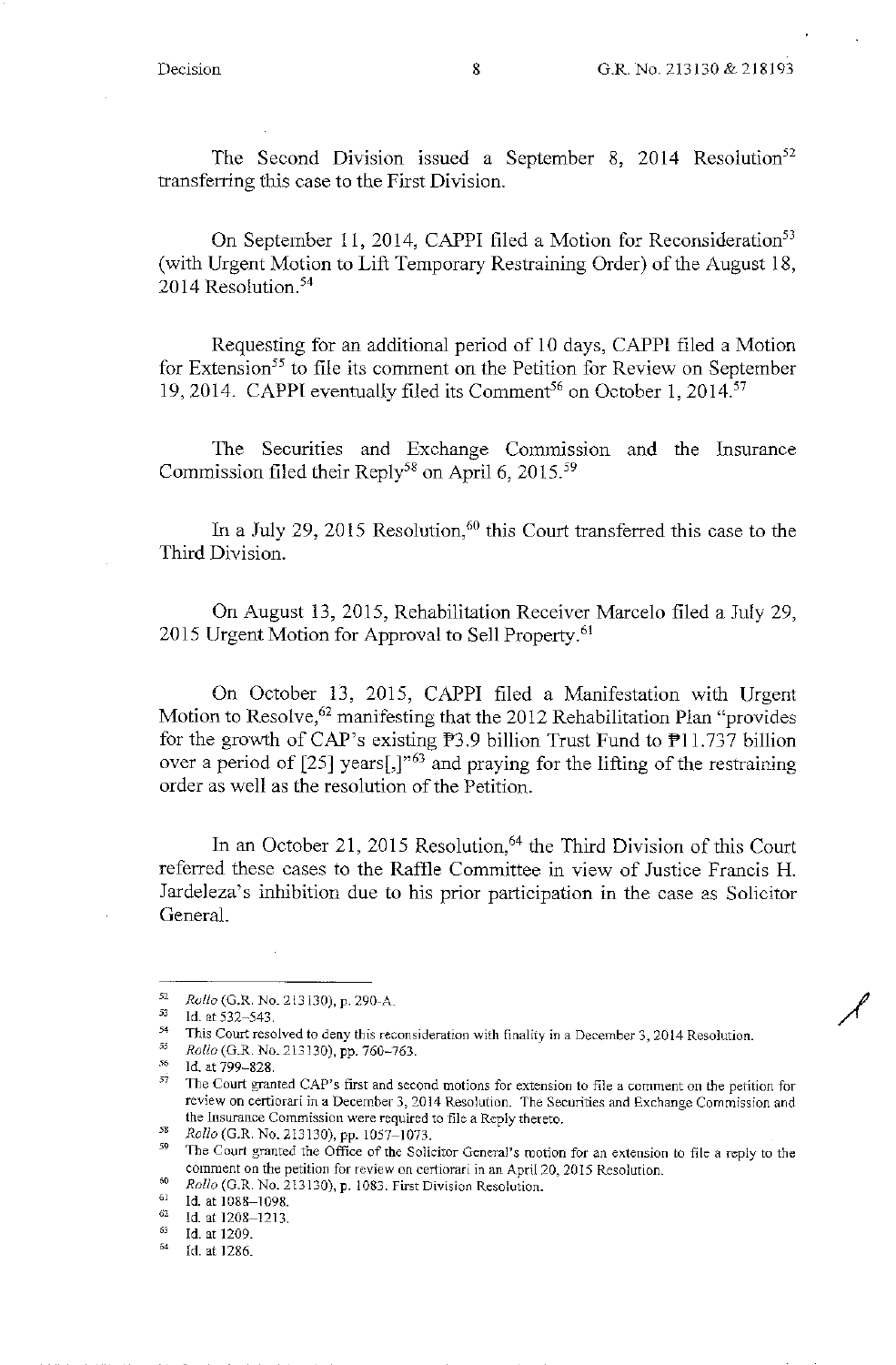On November 9, 2015, CAPPI filed an Urgent Motion to Resolve (Re: Rehabilitation Receiver's Urgent Motion to Sell Property dated 29 July 2015).65

In a November 25, 2015 Resolution,<sup>66</sup> this Court, through the Second Division, required the parties to file their Comment on the Urgent Motion to Sell Property filed by the counsel for Rehabilitation Receiver Marcelo within 10 days from notice thereof.

On February 1, 2016, CAPP! filed its Comment (Re: Rehabilitation Receiver's July 29, 2015 Urgent Motion for Approval to Sell Property), <sup>67</sup> arguing that the sale of the property is not in pursuit of the 2012 Revised Rehabilitation Plan. Allegedly, the restraining order enjoins the implementation of the 2012 Revised Rehabilitation Plan.<sup>68</sup>

On February 3, 2016, the Office of the Solicitor General, counsel for Securities and Exchange Commission and Insurance Commission, filed a Motion for Extension of Time to File Comment<sup>69</sup> on the Urgent Motion for Approval to Sell Property filed by the Rehabilitation Receiver, requesting for an additional period of 15 days.

The Securities and Exchange Commission and Insurance Commission filed their Comment<sup>70</sup> on the Rehabilitation Receiver's Urgent Motion for Approval to Sell Property on February 17, 2016.<sup>71</sup>

The First Division of this Court, in a July 13, 2015 Resolution,<sup>72</sup> resolved to consolidate G.R. No. 218193, *Insurance Commission v. College Assurance Plan Philippines, Inc.,* with G.R. No. 213130, *Securities and Exchange Commission and Insurance Commission v. College Assurance*  Plan Philippines, Inc. of the Third Division and referred the consolidated case to the Member-in-Charge of the lower-numbered case, G.R. No. 213130.

This Court then required CAPPI to file its Comment within 10 days from notice thereof in a November 25, 2015 Resolution.<sup>73</sup>

<sup>&</sup>lt;sup>65</sup> Id. at 1280-1285.<br><sup>66</sup> Id. at 1287-1289. Second Division Resolution.<br><sup>67</sup> Id. at 1290-1295.<br><sup>68</sup> Id. at 1201.

<sup>&</sup>lt;sup>68</sup> Id. at 1291.<br>
<sup>69</sup> Id. at 501-506; also in *Rollo* (G.R. No. 213130), pp. 1299-1304.<br>
<sup>70</sup> Id. at 507-524; also in *Rollo* (G.R. No. 213130), pp. 1305-1322.

The June 1, 2016 Resolution likewise granted the Office of the Solicitor General's Motion for Extension of 15 days to file its comment on the Urgent Motion to Sell Property.<br> *Rollo* (G.R. No. 218193), p. 488.<br>
<sup>73</sup> Id. at 489–491.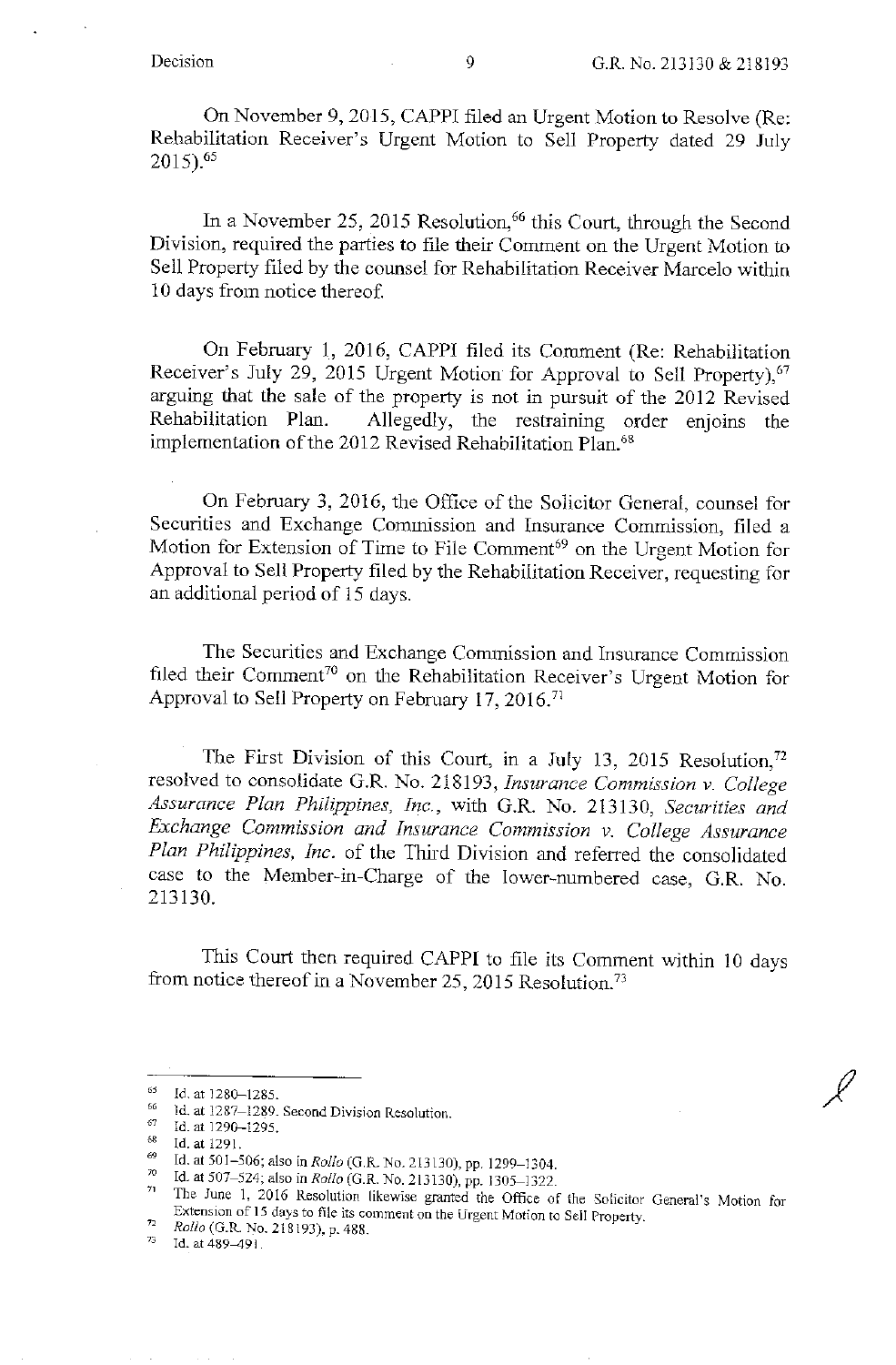*J* 

CAPPI filed several motions for extension,<sup>74</sup> which was granted by this Court's Second Division in a June 1, 2016 Resolution.<sup>75</sup> CAPPI was granted a total of 55 days or until February 21, 2016 within which to file its comment. CAPPI filed its Comment<sup>76</sup> on March 28, 2016.

On August 14, 2017, the Court issued a Resolution<sup>77</sup> transferring G.R. No. 213130 and 218193 to the Third Division.

On April 17, 2018, the Insurance Commission and Securities and Exchange Commission filed a Motion for Extension of Time to File Reply,  $^{78}$ requesting for an extension of30 days within which to file their reply.

The Insurance Commission filed its Reply<sup>79</sup> on May 21, 2018.

Petitioner Insurance Commission in its Petition for Review<sup>80</sup> in G.R. No. 218193, argues that the Court of Appeals erred in ruling that the rehabilitation court did not commit grave abuse of discretion when "it assumed that the assets of CAP Pension are under *custodia legis,* thereby disregarding the distinct and separate personality of [CAP Pension] apart from respondent  $\lceil \text{CAPPI}\rceil$ ."<sup>81</sup> It adds that the Court of Appeals disregarded petitioner's authority as regulator of pre-need companies;<sup>82</sup> and "restrained" petitioner's actions over CAP Pension despite their co-equal status."<sup>83</sup>

Petitioner prays for the issuance of a temporary restraining order and/or writ of preliminary injunction to prevent the depletion of assets of CAP Pension during the pendency of the petition.<sup>84</sup>

In its Comment, $85$  respondent CAPPI counters that the petition is a "mere rehash" of the arguments previously passed upon by the Court of Appeals.<sup>86</sup> It contends that the distinct and separate personality of CAP Pension from CAPPI was not disregarded, but was expressly recognized by the Court of Appeals. The Court of Appeals ruled that the rehabilitation court acquired jurisdiction over CAP Pension through its order to sell CAP Pension, and not because it is a subsidiary of the corporation under rehabilitation. $87$  Respondent asserts that the resolution of the court

<sup>&</sup>lt;sup>74</sup> Rollo (G.R. No. 213130), pp. 1295–1298; pp. 1323–1327; and pp. 1323–1327.<br>
<sup>75</sup> Rollo (G.R. No. 218193), pp. 531–533.<br>
<sup>76</sup> Rollo (G.R. No. 213130), pp. 1346–1374.<br>
<sup>77</sup> Id. at 549; also in Rollo (G.R. No. 213130), p

<sup>78</sup> Id. at 571-576.<br>
<sup>79</sup> Id. at 588-603.<br>
<sup>80</sup> Id. at 10-49.<br>
<sup>81</sup> Id. at 28-32.<br>
<sup>82</sup> Id. at 23-35.

<sup>82</sup> Id. at 32-35.<br>
<sup>83</sup> Id. at 36.<br>
<sup>85</sup> *Rollo* (G.R. No. 213130), pp. 1346-1374.<br>
<sup>86</sup> Id. at 1355.<br>
87 Id. at 1356-1358.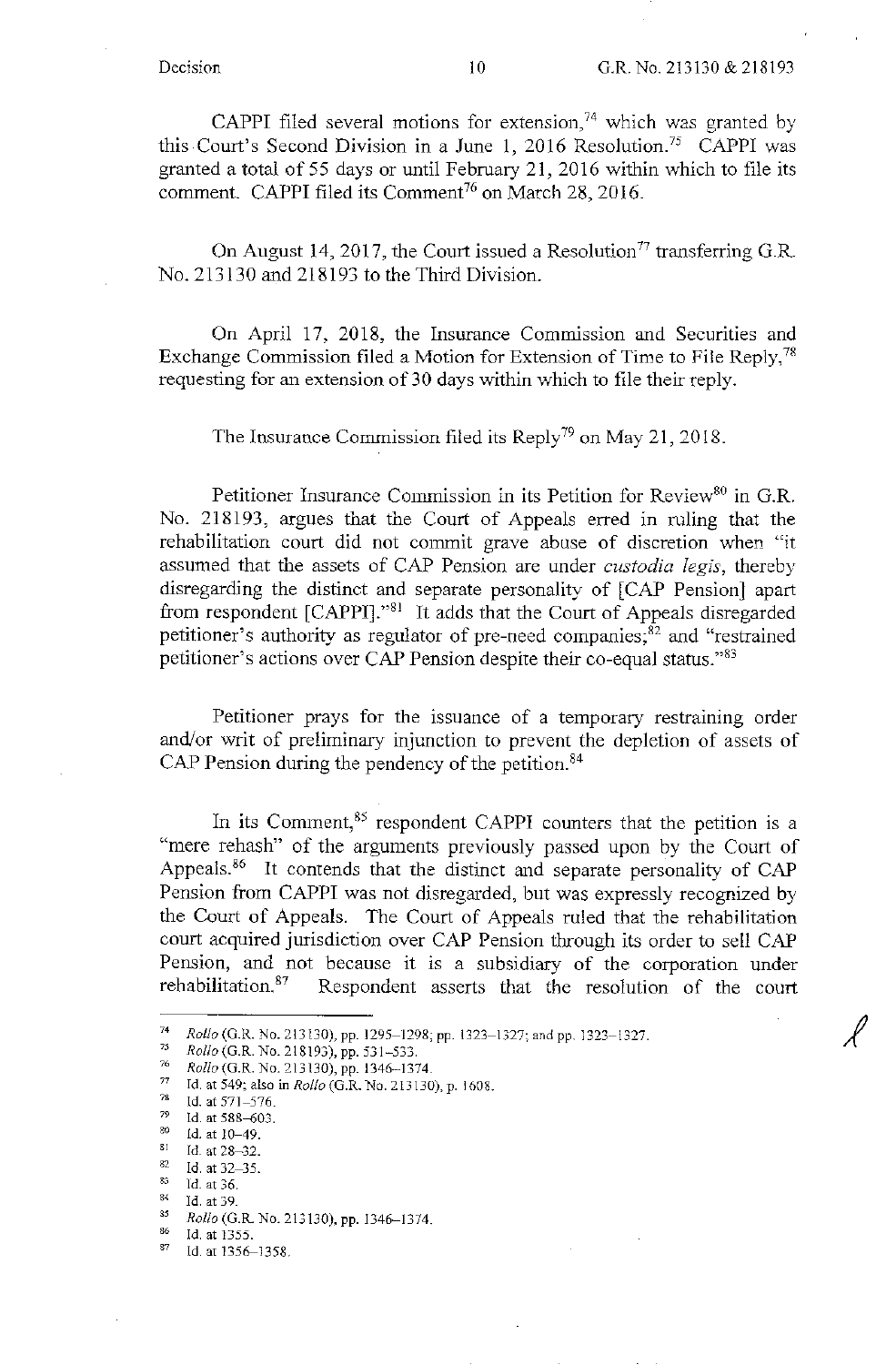approving the Rehabilitation Plan containing such directive had long become final and executory. 88

Respondent conceded that the petitioner has exclusive supervision and regulation of pre-need companies. However, according to the respondent, it can no longer place CAP Pension under conservatorship because the rehabilitation court had acquired prior jurisdiction over the corporation. 89

Moreover, respondent asserts that even if the rehabilitation court and the petitioner are of co-equal status, "where two or more courts have concurrent jurisdiction, the first to validly acquire it takes it to the exclusion of the other or the rest. "90 Thus, the rehabilitation court *has* validly acquired jurisdiction over CAP Pension, to the exclusion of the petitioner.<sup>91</sup>

Finally, it claims none of the requisites for the issuance of a temporary restraining order or wit of preliminary injunction is allegedly present.

In its Reply,<sup>92</sup> petitioner contends that an exception to the general rule of immutability of judgment is present. Petitioner avers that the circumstances of this case render the execution of the assailed orders "unjust and inequitable.<sup>93</sup> Congress enacted Republic Act No. 9829 which is curative and remedial in nature, effectively "remov[ing] CAP Pension from the supposed *custodia legis* of the rehabilitation court[;]"94 and CAP Pension suffered impairments in its capital, trust fund reserve, and insurance premium fund which necessitated the conservatorship proceeding. 95

In G.R. No. 213130, petitioners Securities and Exchange Commission and Insurance Commission in their Petition for Review<sup>96</sup> contend that the rehabilitation plan must be "logical, feasible, and founded on legitimate projections."<sup>97</sup> They claim that the Court of Appeals seriously erred when it affirmed the order of the rehabilitation court granting the extension of the rehabilitation period and modifying the rehabilitation plan.

Petitioners allege that the 2012 Revised Rehabilitation Plan is "incomplete and speculative"<sup>98</sup> as respondent CAPPI did not provide details showing that the planned ventures shall be profitable.<sup>99</sup> They aver that the

 $^{97}$  Id. at 30.<br> $^{98}$  Id. at 32.

<sup>88</sup> Id. at 1358.<br>
89 Id. at 1363–1364.<br>
90 Id. at 1365.<br>
91 *d.* at 1366.<br>
92 *Pollo (G P No.* 31

<sup>&</sup>lt;sup>92</sup> *Rollo* (G.R. No. 218193), 604-619.<br><sup>93</sup> Id. at 609-610.<br><sup>94</sup> Id. at 610.<br>95 Id. at 612.

<sup>&</sup>lt;sup>95</sup> Id. at 613.<br><sup>96</sup> Rollo (G.R. No. 213130), pp. 10–49.<br><sup>97</sup> M et 30.

 $^{98}$  Id. at 32.<br> $^{99}$  Id. at 33.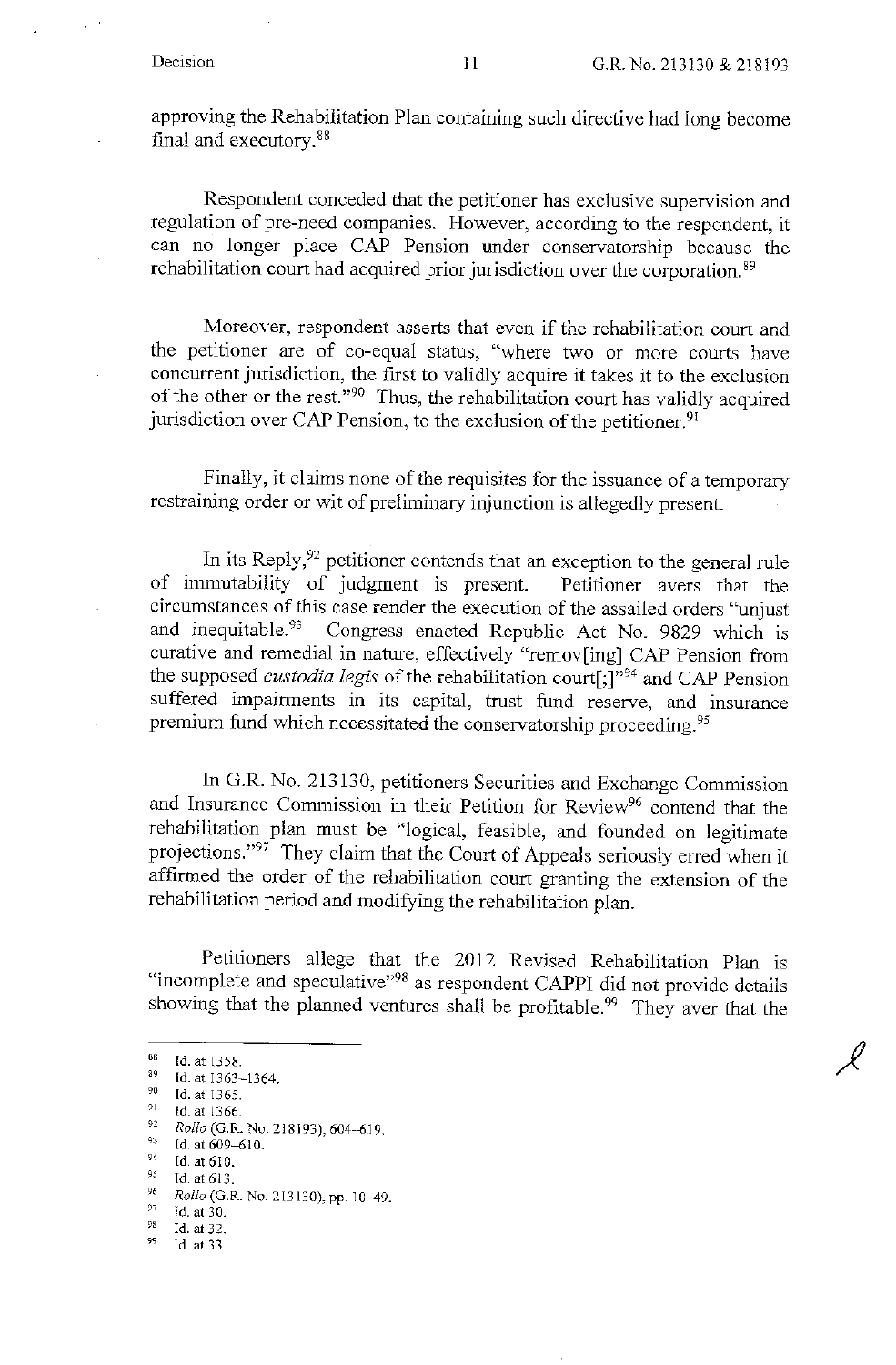rehabilitation plan included properties of CAP Pension,<sup>100</sup> which has a separate and distinct personality from its stockholders and other corporations to which it may be connected.<sup>101</sup>

Moreover, they claim the approval of the 2012 Revised Rehabilitation Plan, which involves the properties of CAP Pension, preempts the resolution in CA-G.R. SP No. 122979 which involves the determination of the rehabilitation court's jurisdiction over CAP Pension. <sup>102</sup>

Petitioners aver that the Court of Appeals erred in ruling that they failed to show how the properties of CAP Pension are substantial enough to affect the projections in the rehabilitation plan. Further, they claim it was respondent who failed to specify the properties of CAP Pension which shall be part of the redevelopment project.  $103$ 

Petitioners pray for the issuance of a temporary restraining order and/or writ of preliminary injunction enjoining the enforcement of the assailed Decision of the Court of Appeals, alleging that the implementation of the 2012 Revised Rehabilitation Plan will cause irreparable and serious damage to the planholders and undermine the authority of the Insurance Commission over CAP Pension. <sup>104</sup>

In its Comment,<sup>105</sup> respondent CAPPI counters that it has complied with the requirements of the law and the orders of the rehabilitation court in order to protect the interests of its planholders.<sup>106</sup>

According to respondent, the factual findings of the rehabilitation court, which was designated by this Court as a special commercial court, are entitled to great weight and respect.<sup>107</sup> They claim none of the exceptions to the rule that only questions of law are reviewable by this Court was alleged by petitioners.<sup>108</sup>

Respondent notes that when it moved for the extension of the approved rehabilitation plan before the rehabilitation court, it attached projections demonstrating the feasibility of the Revised Rehabilitation Plan. Curiously, these were withheld by the petitioners in their present petition. Moreover, conferences were conducted where representatives of petitioners were present.<sup>109</sup> Over the opposition of the petitioners, respondents claim

<sup>107</sup> Id. at 803-805.

 $\frac{100}{101}$  Id. at 34.<br>Id. at 35.

 $^{102}$  Id.<br>  $^{103}$  Id. at 41.<br>  $^{104}$  Id. at 42.

 $r_{105}$  Id. at 799-828.<br> $r_{106}$  Id. at 799.

<sup>&</sup>lt;sup>108</sup> Id. at 801-803.

<sup>&</sup>lt;sup>109</sup> Id. at 800.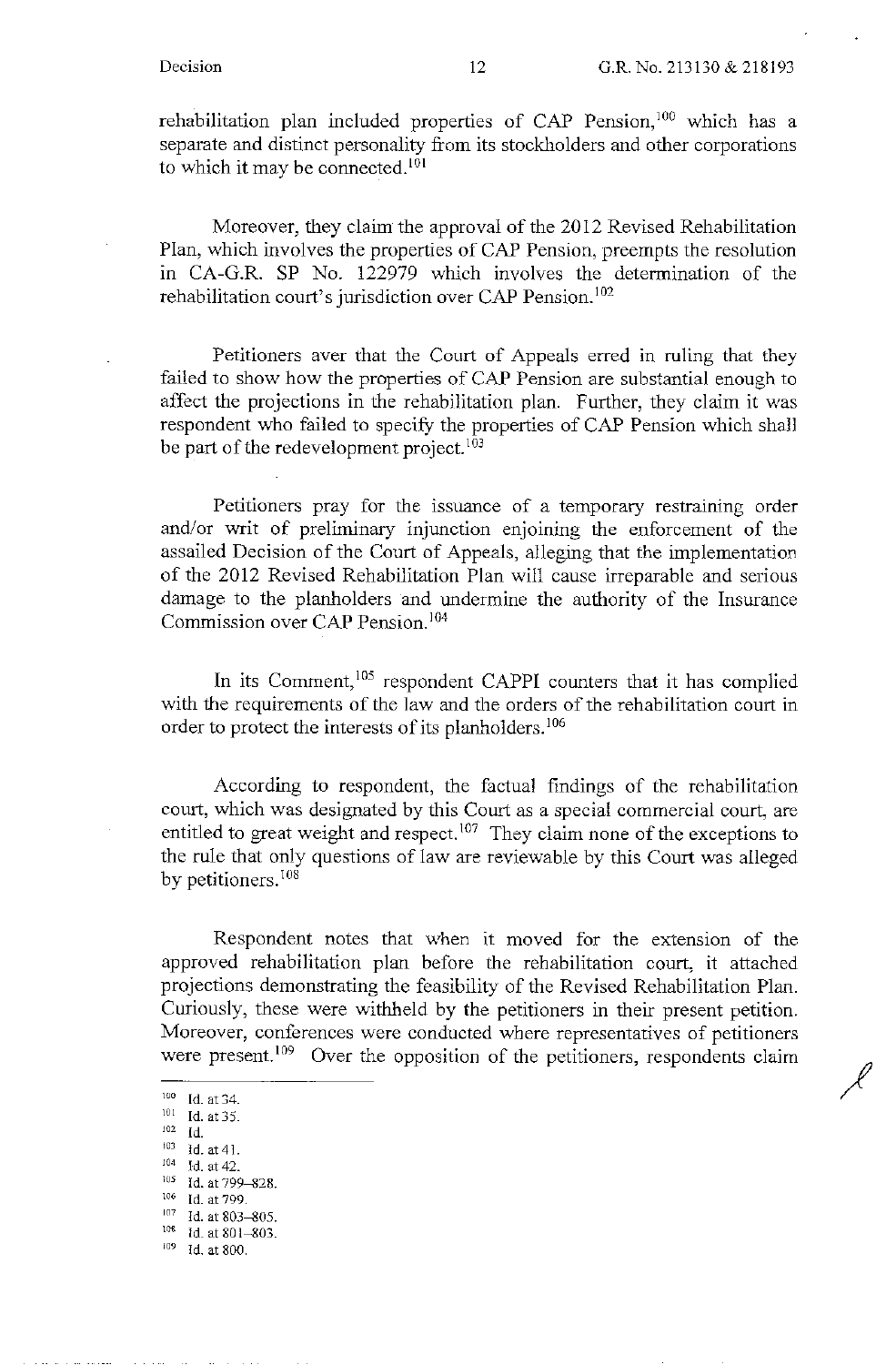/

that the Rehabilitation Receiver found the Revised Rehabilitation Pian as most beneficial to the planholders.<sup>110</sup>

Further, respondent asserts that all of the properties in the Revised Rehabilitation Plan belong to them, and none belongs to CAP Pension. <sup>111</sup>

Thus, respondent claims the Revised Rehabilitation Plan is the most beneficial option for the planholders.<sup>112</sup>

In their Reply,<sup>113</sup> petitioners argue that as an exception, this Court can entertain questions of fact in a Rule 45 petition when the findings are gronnded entirely on speculation, surmises, or conjectures. In this case, they claim that the Revised Rehabilitation Plan is incomplete and speculative. <sup>114</sup>

Further, petitioners argue that this case calls for a relaxation of the Rules as they are government agencies mandated to regulate pre-need corporations.<sup>115</sup>

Petitioners highlight how respondent admitted that it intends to include the properties of CAP Pension in future ventures. They claim this proposal is premature as it preempts the ruling of the Court of Appeals in CA-G.R. SP No. 122979. <sup>116</sup>

Petitioners maintain that the identity of the "developer" was not divulged and no evidence was submitted showing the profitability of the planned ventures.<sup>117</sup>

Moreover, they assert that projections in the Revised Rehabilitation Plan were premised on an extension of the plan for 10 years.<sup>118</sup> However, the rehabilitation court approved an extension of only three (3) years which obviously would not bring about the projections originally foreseen in the Revised Rehabilitation Plan.<sup>119</sup>

For this Court's resolution are the issues of (1) whether or not the rehabilitation court acquired jurisdiction over CAP Pension and its assets (in G.R. No. 218193); and (2) whether or not the rehabilitation court erred in

 $110$  Id. at 800.

 $\frac{111}{112}$  Id. at 805-808.<br>
113 Id. at 1057-1073.

<sup>&</sup>lt;sup>114</sup> Id. at 1059.

 $^{\rm 115}$  Id. at 1060.

<sup>&</sup>lt;sup>116</sup> Id. at 1060-1063.

 $^{117}$  Id. at 1063-1064.<br>  $^{118}$  Id. at 1067.

 $119$  Id. at 1068.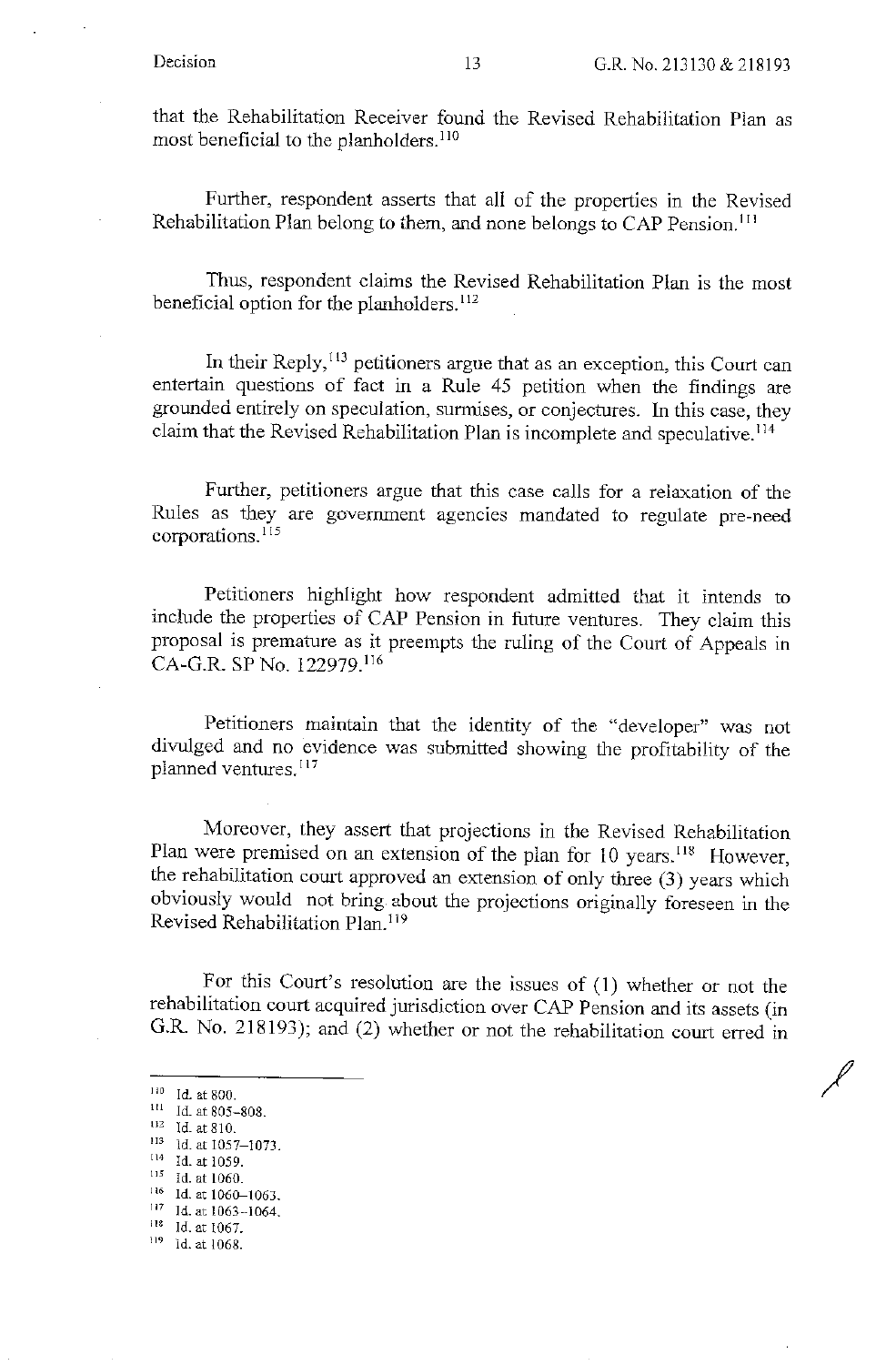granting the extension of CAPPI's rehabilitation period (in G.R. No. 213130).

Assailed in the Petition in G.R. No. 218193 is the Court of Appeals' April 28, 201S Decision in CA-G.R. SP No. 124031, affirming the April 15, 2011 and December 12, 2011 Orders of the Regional Trial Court of Makati City, Branch 149 in the rehabilitation proceedings<sup>120</sup> of respondent.

The April 15, 2011 and December 12, 2011 Orders of the rehabilitation court affirmed its jurisdiction over CAP Pension and its assets acquired through the November 8, 2006 Resolution (2006 Resolution).<sup>121</sup>

We grant the petition. The reliance of the courts below in the 2006 Resolution is misplaced.

#### I

The 2006 Resolution did not place CAP Pension and its assets under *custodia legis.* 

The rehabilitation court, as affirmed by the Court of Appeals, found that the order to sell and dispose of CAP Pension, "stemmed from the fact that it is one of the indicated sources of funds of [respondent] for its rehabilitation and that 86% of CAP Pension's outstanding stock is owned by [respondent]." 122 The Court of Appeals in its assailed decision held that "CAP Pension is covered by the Makati RTC's directive and was effectively placed under *custodia legis* upon the issuance of the November 8, 2006 Resolution."<sup>123</sup>

To recall, in its 2006 Resolution, the rehabilitation court ordered the Board of Directors, stockholders, and officers of respondent "to dispose and sell all these subsidiaries and affiliates not later than December 31, 2008," among which is CAP Pension, as part of respondent's revised Rehabilitation  $Plan.$ <sup>124</sup>

Petitioners contend that the directive should be interpreted as an order for respondent to sell its *equities* in CAP Pension, as stated in the proposed Rehabilitation Plan.<sup>125</sup> It insists that the separate and distinct personality of

<sup>120</sup> Docketed as Sp. Proc. No. M-6144.

<sup>121</sup>*Rollo* (G.R. No. 218193), pp. 253-268. The Resolution was penned by Presiding Judge Cesar 0. Untalan of the Regional Trial Court of Makati City, Branch 149.

 $122$  Id. at 57.<br> $123$  Id.

 $\frac{124}{125}$  Id. at 264.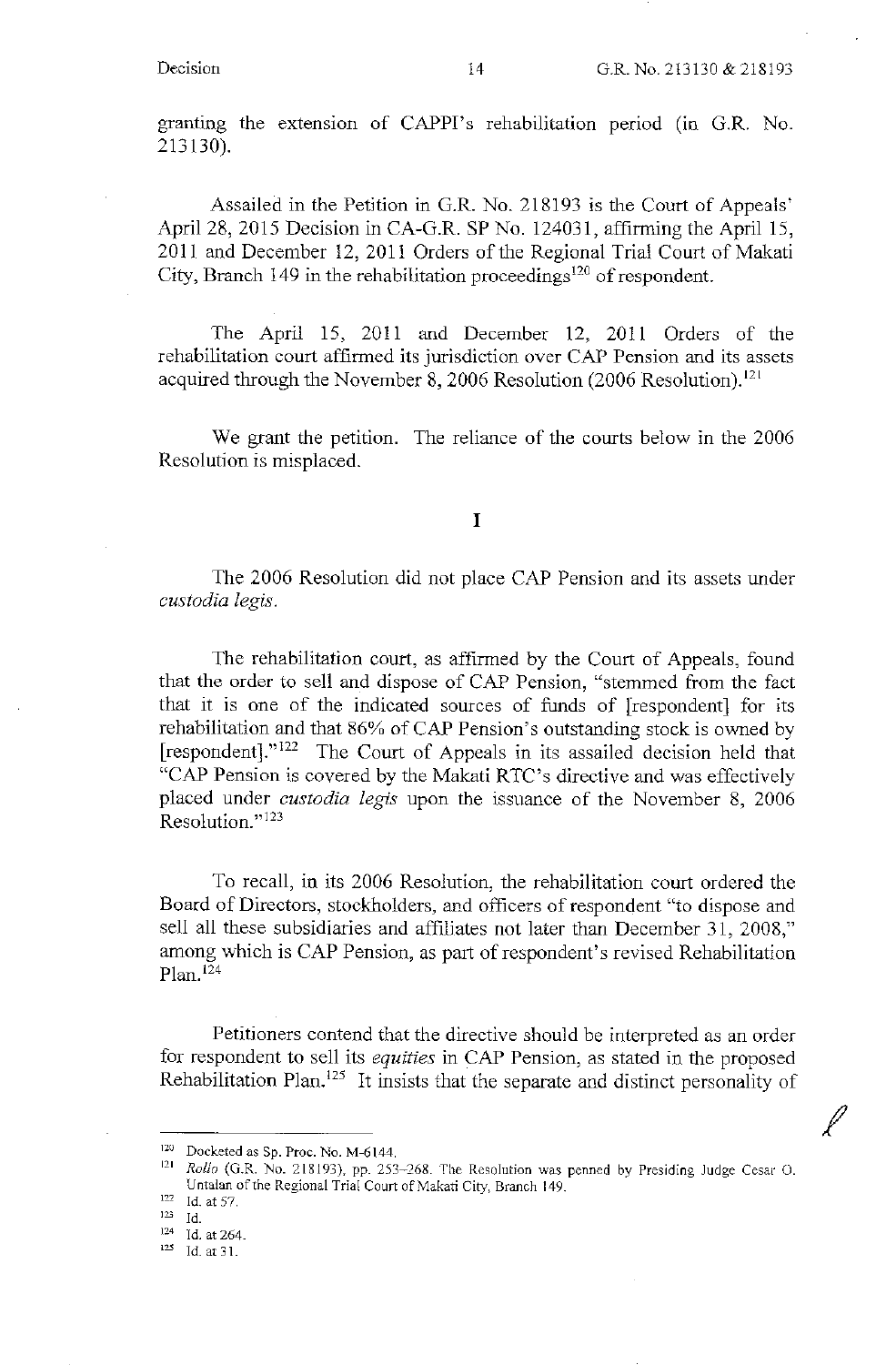*J* 

CAP Pension precludes the sale of the whole company. 126 Respondent counters that the dispositive portion controls and CAP Pension along with its assets had long been under the rehabilitation court's jurisdiction.<sup>127</sup>

Petitioners' contention is meritorious.

Well-settled is the rule that "a corporation has a personality separate and distinct from that of its individual stockholders."<sup>128</sup> This separate personality allows the corporation to acquire properties in its own name and incur obligations. A stockholder owning all or nearly all the capital stock of a corporation is not a ground to disregard a corporation's personality. 129

There are stark differences between the businesses of respondent and CAP Pension. Respondent corporation was a pioneer in the pre-need industry in selling educational plans which guaranteed the planholders' payment for tuition and other school fees.<sup>130</sup> On the other hand, CAP Pension, respondent's subsidiary, sold pre-need plans for other purposes: "(1)  $[p]$ ost-graduate funds; (2) [starting] a business; (3) [a]dditional income during the children's growing-up years; (4) [b]uilding up one's estate; (5) [f]unds for eventual retirement; (6) [a]ugment other pension/retirement benefits; and (7) [f]unds for final expenses."<sup>131</sup> Needless to state, each corporation has a distinct personality, does business separately, and has its own clientele of planholders.

*The subsidiary is not a mere asset qf the parent corporation.* "If used to perform legitimate functions, a subsidiary's separate existence may be respected, and the liability of the parent corporation as well as the subsidiary will be confined to those arising in their respective business."<sup>132</sup>

Respondent does not dispute that CAP Pension is its subsidiary<sup>133</sup> that has a separate and distinct personality.<sup>134</sup> Likewise, undisputed is CAP Pension's performance of a legitimate function. Thus, CAP Pension may own properties and incur liabilities independently of its parent corporation. As a subsidiary, it is not liable for the obligations of respondent parent corporation.

Thus, it was incorrect for respondent to claim and the courts below to rule that "CAP Pension's assets were deemed under *custodia legis .* ..

<sup>126</sup> Id.

<sup>127</sup> *Rollo* (G.R. No. 213130), p. 1362.<br><sup>128</sup> *Aboitiz Equity Ventures, Inc. v. Chiongbian*, 738 Phil. 773, 807 (2014) [Per J. Leonen, Third Division].<br><sup>129</sup> Id.

<sup>130</sup>*Rollo* (G.R. No\_ 213130), p. 70. 131 Id.at29.

<sup>132</sup>*Philippine National Bank v. Ritratro Group Inc.,* 414 Phil. 494, 503 (2001) [Per J. Kapunan, First

<sup>133</sup> *Rollo* (G.R. No. 218193), p. 52.

<sup>134</sup>*Rollo* (G.R. No.213130), p. 1356.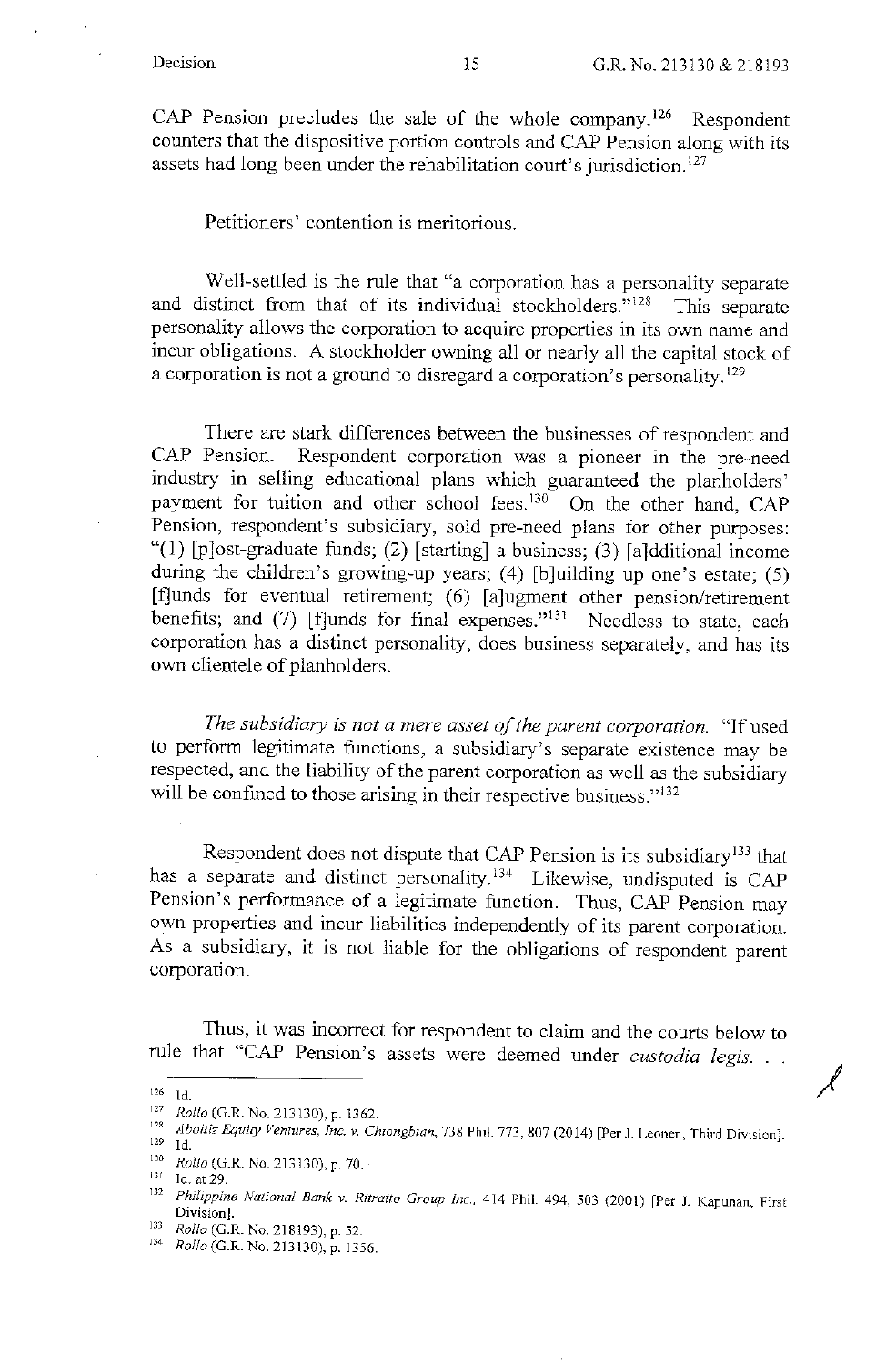*I* 

because it was directed in the November 8, 2006 Resolution for *CAP Pension and its assets* to be deemed as such."135 The 2006 Resolution cannot operate to place CAP Pension under the rehabilitation court's *custodia legis,* having full rein over its assets. This treated respondent and CAP Pension as one, rendering nugatory the separate and distinct personality of each corporation. It was likewise erroneous to consider the assets of CAP Pension as commingled with respondent's.

The order in the 2006 Resolution can only mean that the Board of Directors, stockholders, and officers of respondent corporation were directed to sell its *equities* in CAP Pension.

Equity represents ownership interest in a business.<sup>136</sup> The sale of equity will neither significantly alter the corporation nor meddle in its affairs, but will involve a change in its ownership. As it was respondent CAPPI that was under rehabilitation and not CAP Pension, the rehabilitation court could not have validly ordered the CAP Pension's sale as if it was one of respondent's assets to be disposed. On the other hand, respondent's sale of its equities in CAP Pension shall generate needed funds for its rehabilitation. This reading of the 2006 Resolution is more in accord with law and respects the separate personalities of each corporation.

Moreover, the evidence on record supports this claim. Respondent, in its Petition for Rehabilitation,  $137$  filed before the Regional Trial Court<sup>138</sup> the proposed Rehabilitation Plan<sup>139</sup> and Consolidated Response to the comments of stakeholders,<sup>140</sup> and the Rehabilitation Receiver's Evaluation,<sup>141</sup> all intended the sale of respondent's *equity* in its subsidiaries and affiliate.

Thus, CAP Pension retained a personality separate and distinct from respondent throughout its rehabilitation proceedings. The 2006 Resolution placed neither CAP Pension nor its assets under *custodia legis.* Neither could the rehabilitation court hold CAP Pension personally liable for the obligations of its parent corporation.

### $I(A)$

Separating CAP Pension's conservatorship from respondent's rehabilitation is vital. Apart from their separate and distinct personalities, with each having its own assets and liabilities, the corporations' remedies of conservatorship and rehabilitation are under two separate jurisdictions.

 $135$  Id. at 1357.<br>  $136$  Black Law's Dictionary.

<sup>&</sup>lt;sup>137</sup> *Rollo* (G.R. No. 218193), pp. 67-100, Petition for Rehabilitation.<br><sup>138</sup> Id. at 87.

 $139$  Id. at 67-100.<br> $140$  Id. at 164.

<sup>141</sup> Id. at 232-252, Evaluation Report: Revised Rehabilitation Plan.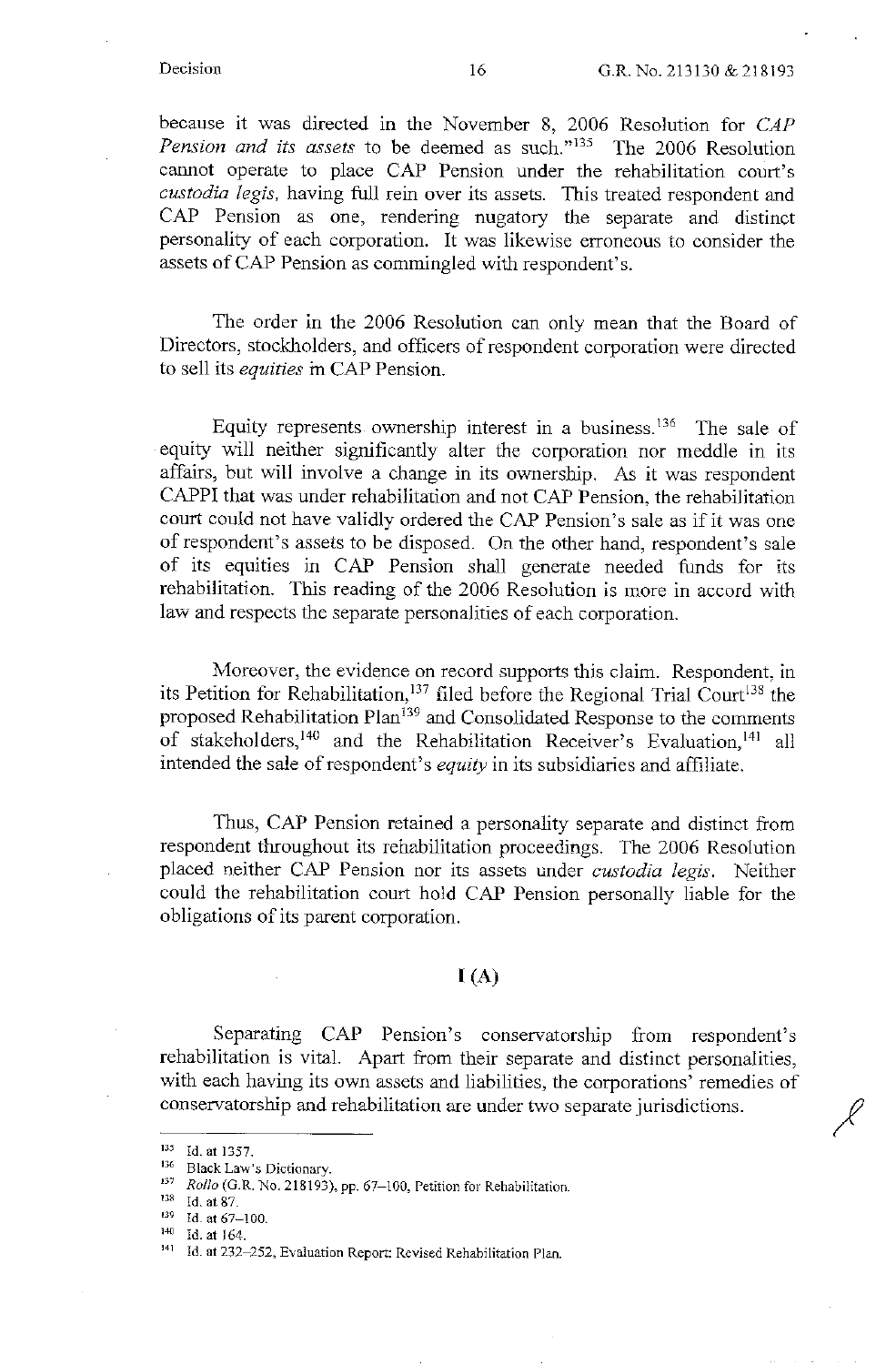$\ldots$  .

ĺ

Rehabilitation 1s a remedy availed by financially distressed corporations "to gain a new lease on life.] $v<sup>i42</sup>$  This was thoroughly discussed in *Viva Shipping Lines, Inc.* v. *Keppel Philippines Mining, Inc.* :143

Corporate rehabilitation is a remedy for corporations, partnerships. and associations "who foresee the impossibility of meeting their debts when they respectively fall due." A corporation under rehabilitation continues with its corporate life and activities to achieve solvency, or a position where the corporation is able to pay its obligations as they fall due in the ordinary course of business. Solvency is a state where the businesses' liabilities are less than its assets.

The rationaie in corporate rehabilitation is to resuscitate businesses in financial distress because "assets are often more valuable when so maintained than they would be when liquidated." Rehabilitation assumes that assets are still serviceable to meet the purposes of the business. The corporation receives assistance from the court and a disinterested rehabilitation receiver to balance the interest to recover and continue ordinary business, all the while attending to the interest of its creditors to be paid equitably. These interests are also referred to as the *rehabilitative*  and the *equitable* purposes of corporate rehabilitation.

The nature of corporate rehabilitation was thoroughly discussed in *Pryce Corporation v. China Banking Corporation:* 

Corporate rehabilitation is one of many statutorily provided remedies for businesses that experience a downturn. Rather than leave the various creditors unprotected, legislation now provides for an orderly procedure of equitably and fairly addressing their concerns. Corporate rehabilitation allows a court-supervised process to rejuvenate a corporation. It provides a corporation's owners a sound chance to reengage the market, hopefully with more vigor and enlightened services, having learned from a painful experience.

Necessarily, a business in the red and about to incur tremendous losses may not be able to pay all its creditors. Rather than leave it to the strongest or most resourceful amongst all of them, the state steps in to equitably distribute the corporation's limited resources.

Rather than let struggling corporations slip and vanish, the better option is to allow commercial courts to come in and apply the process for corporate rehabilitation.

 $\sim 100$ 

<sup>142</sup>*Metropolitan Bank* & *Trust Co\_ v.* G & *P Builders. Inc.,* 773 Phil. 289 (2015) [Per J\_ Leanen, Second Division].<br><sup>143</sup> 781 Phil. 95 (2016) [Per J. Leonen, Second Division].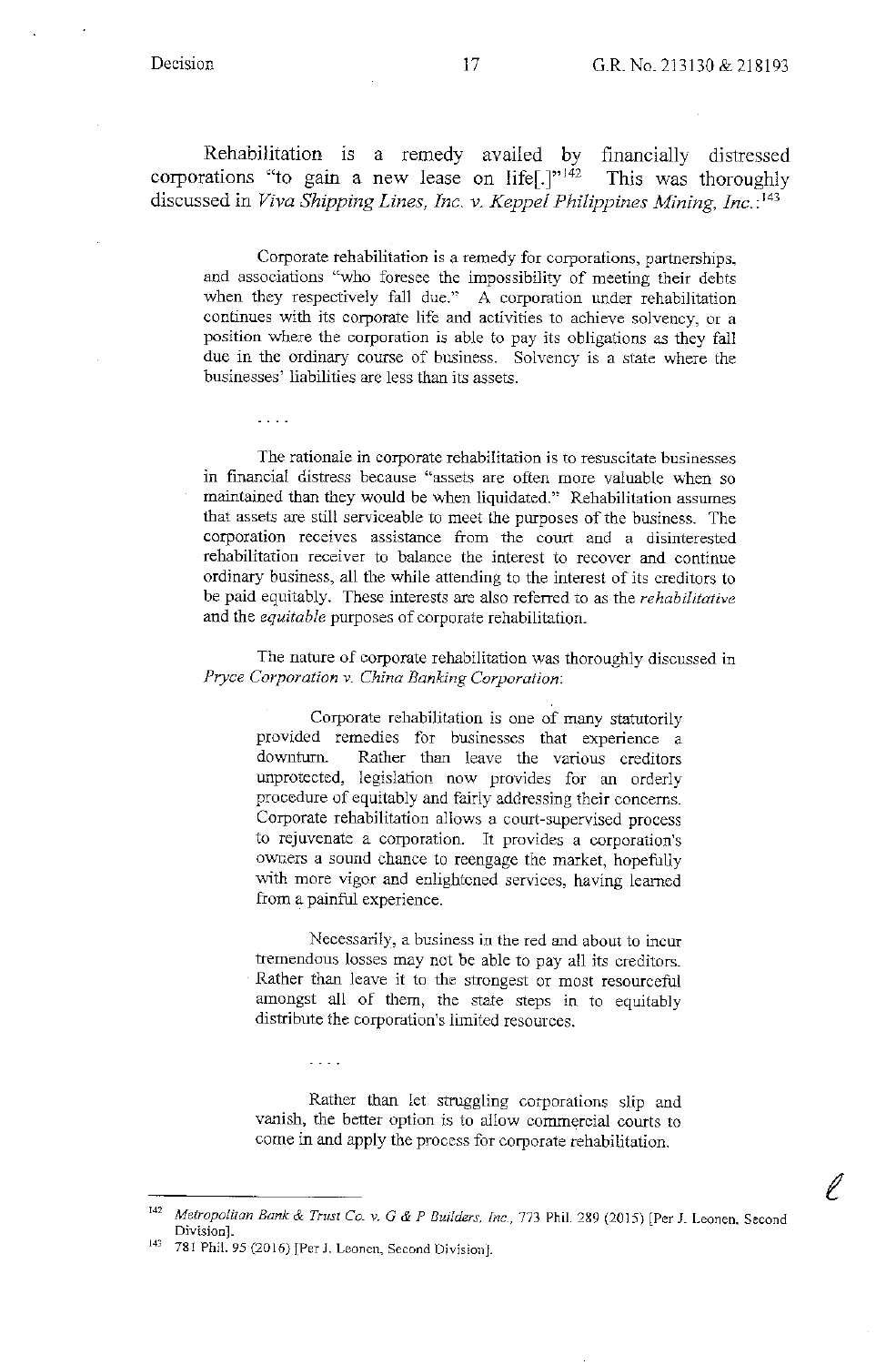*Philippine Bank of Communications v. Basic Polyprinters and Packaging Corporation* reiterates that courts "must endeavor to balance the interests of all the parties that had a stake in the success of rehabilitating the debtors." These parties include the corporation seeking rehabilitation, its creditors, and the public in general.

The public's interest lies in the court's ability to effectively ensure that the obligations of the debtor, who has experienced severe economic difficulties, are fairly and equitably served. The alternative might be a chaotic rush by all creditors to file separate cases with the possibility of different trial courts issuing various writs competing for the same assets. Rehabilitation is a means to temper the effect of a business downturn experienced for whatever reason. In the process, it gives entrepreneurs a second chance. Not only is it a humane and equitable relief, it encourages efficiency and maximizes welfare in the economy.<sup>144</sup> (Emphasis in the original, citations omitted)

At the time respondent's petition for corporate rehabilitation was filed before the trial court, Presidential Decree No. 902-A and the Interim Rules of Procedure on Corporate Rehabilitation were in effect. Under these laws, rehabilitation was a court-supervised proceeding. This Court has previously taken cognizance of respondent's rehabilitation in *Abrera v. Barza145* where we held that the judge in Sp. Proc. No. M-6144, respondent's rehabilitation proceedings, did not gravely abuse his discretion in issuing the Order giving due course to respondent's petition for rehabilitation. In fact, respondent's rehabilitation has been ongoing, under the jurisdiction of the Regional Trial Court of Makati City, Branch 149, prior to this Court's issuance of a temporary restraining order on August 18, 2014.<sup>146</sup>

On the other hand, CAP Pension's conservatorship is in the exercise of the Insurance Commission's authority under Republic Act No. 9829. Under this law, the Insurance Commission has the authority to place a preneed corporation under conservatorship should circumstances warrant it.<sup>147</sup>

<sup>144</sup> Id. at 112–115.<br><sup>145</sup> 615 Phil. 595 (2009) [Per J. Peralta, Third Division].<br><sup>146</sup> *Rollo* (G.R. No. 213130), pp. 275–278.<br><sup>147</sup> Republic Act No. 9829 (2009), sec. 49 provides:

SECTION 49. *Appointment of Conservator*. -- If at any time before or after the suspension or revocation of ihe license of a pre-need company as provided in Section 27 hereof, the Commission finds that such company is in a state of continuing inability or unwillingness to comply with the requirements of the Code and/or orders of the Commission, a conservator may be appointed to take charge of the assets, liabilities, and the management of such company, collect all moneys and debts due the company and exercise all powers necessary to preserve the assets of the company, reorganize its management, and restore its viability. The conservator shall have the power to overrule or revoke the actions of the previous management and board of directors of the said company, any provision of law, or of the articles of incorporation or bylaws of the company, to the contrary notwithstanding, and such other powers as the Commission shall deem necessary. The conservator may be another pre-need company, by officer or officers of such company, or any other competent and qualified person, firm or corporation. The remuneration of the conservator and other expenses attendant to the conservation shall be borne by the pre-need company. The conservator shall not be subject to any action, claim or demand by, or liability to, any person in respect of anything done or omitted to be done in good faith in the exercise, or in connection with the exercise, of the powers conferred on the conservator.

The conservator appointed shall report and be responsible to the Commission until such time as the Commission is satisfied that the pre-need company can continue to operate on its own and the conservatorship sha!I likewise be terminated should the Commission, on the basis of the report of the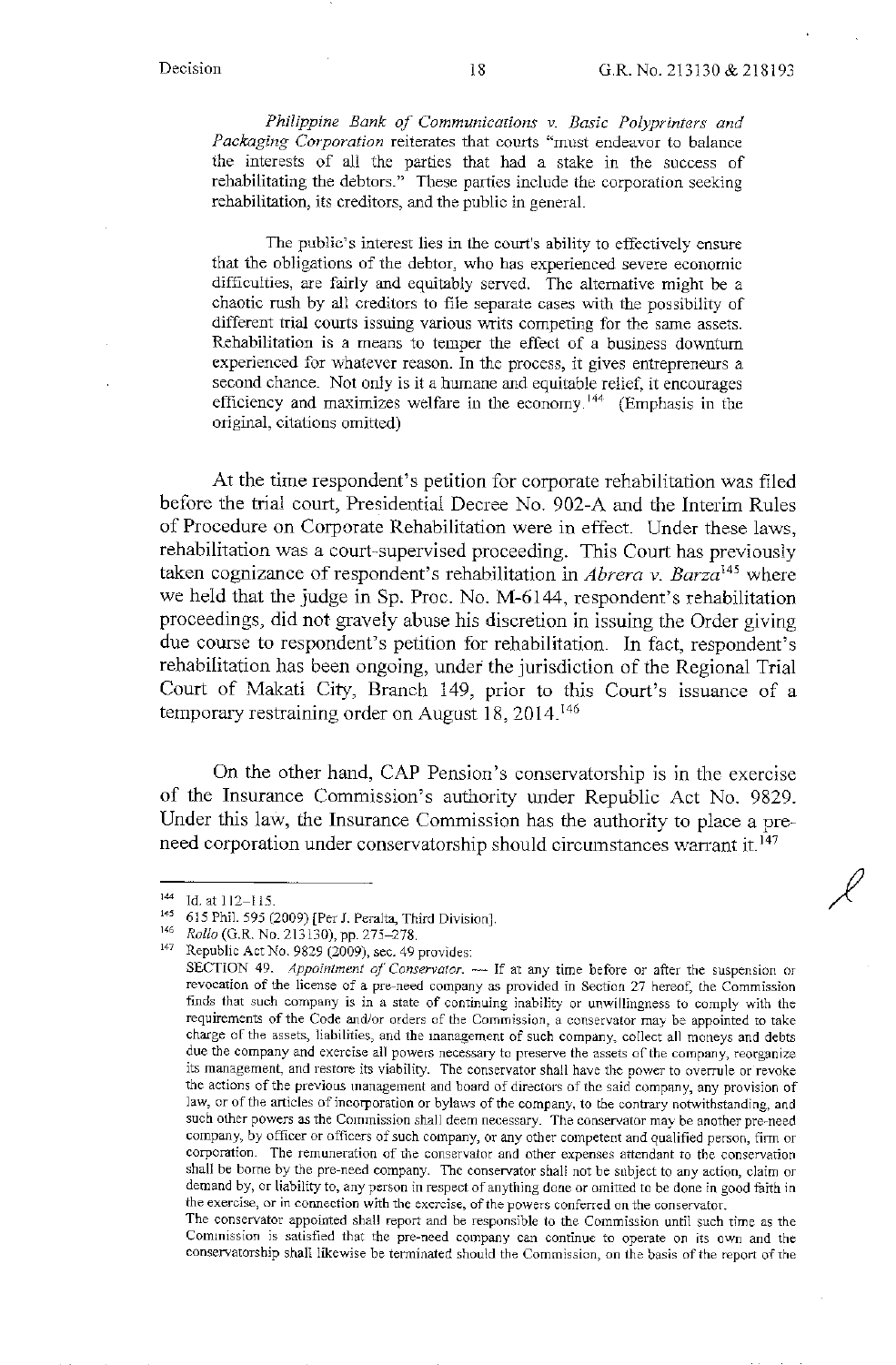#### In *Garcia v. NLRC:* <sup>148</sup>

 $\ldots$  .

Conservatorship proceedings against a financially distressed insurance company are statutory in nature and are resorted to only if and *when the Insurance Commissioner finds that such company is in a state of continuing inability or unwillingness to maintain a condition of solvency or liquidity deemed adequate to protect the interest of policyholders and*  In other words, the insurance company placed under conservatorship is facing financial difficulties which require the appointment of a conservator to take charge of its assets, liabilities, and management aimed at preserving its assets and restoring its viability as a going business enterprise.

The power of the Insurance Commissioner with respect to the statutory proceedings against insolvent or delinquent insurer is of general public concern, to which contract and property rights must yield.

Essentially, conservatorship under Section 248 of the Insurance Code is in the nature of rehabilitation proceedings. As such, the conservator may only act with the approval of the Insurance Commissioner with respect to the major aspects of rehabilitation.  $\ldots$ .<sup>149</sup> (Emphasis supplied, citations omitted)

Although of a similar nature, rehabilitation and conservatorship fall under different jurisdictions and are governed by different laws. While rehabilitation in this case was supervised by a trial court sitting as a commercial court, conservatorship was to be under the Insurance Commission's jurisdiction.

Respondent's rehabilitation is diametrically inconsistent with CAP Pension's conservatorship as it treats the latter as a mere asset to be disposed in furtherance of its rehabilitation. It has no regard to CAP Pension's financial infirmities and the protection of its planholders, which the conservatorship proceedings shall undertake. The conservator's mandate shall be impossible to fulfill if this Court affirms the rehabilitation court's ruling that CAP Pension and its assets were deemed under *custodia legis.*  As CAP Pension's assets have been corralled solely to rehabilitate respondent corporation, its planholders were left with no recourse as respondent was given full rein over the corporation's assets. This Court cannot condone this.

conservator or of his own findings, determine that the continuance in business of the pre~need company would be hazardous to planholders and creditors, in which case the provisions of Chapter

<sup>&</sup>lt;sup>148</sup> 237 Phil. 623 (1987) [Per J. Fernan, Third Division].<br><sup>149</sup> Id. at 635–636.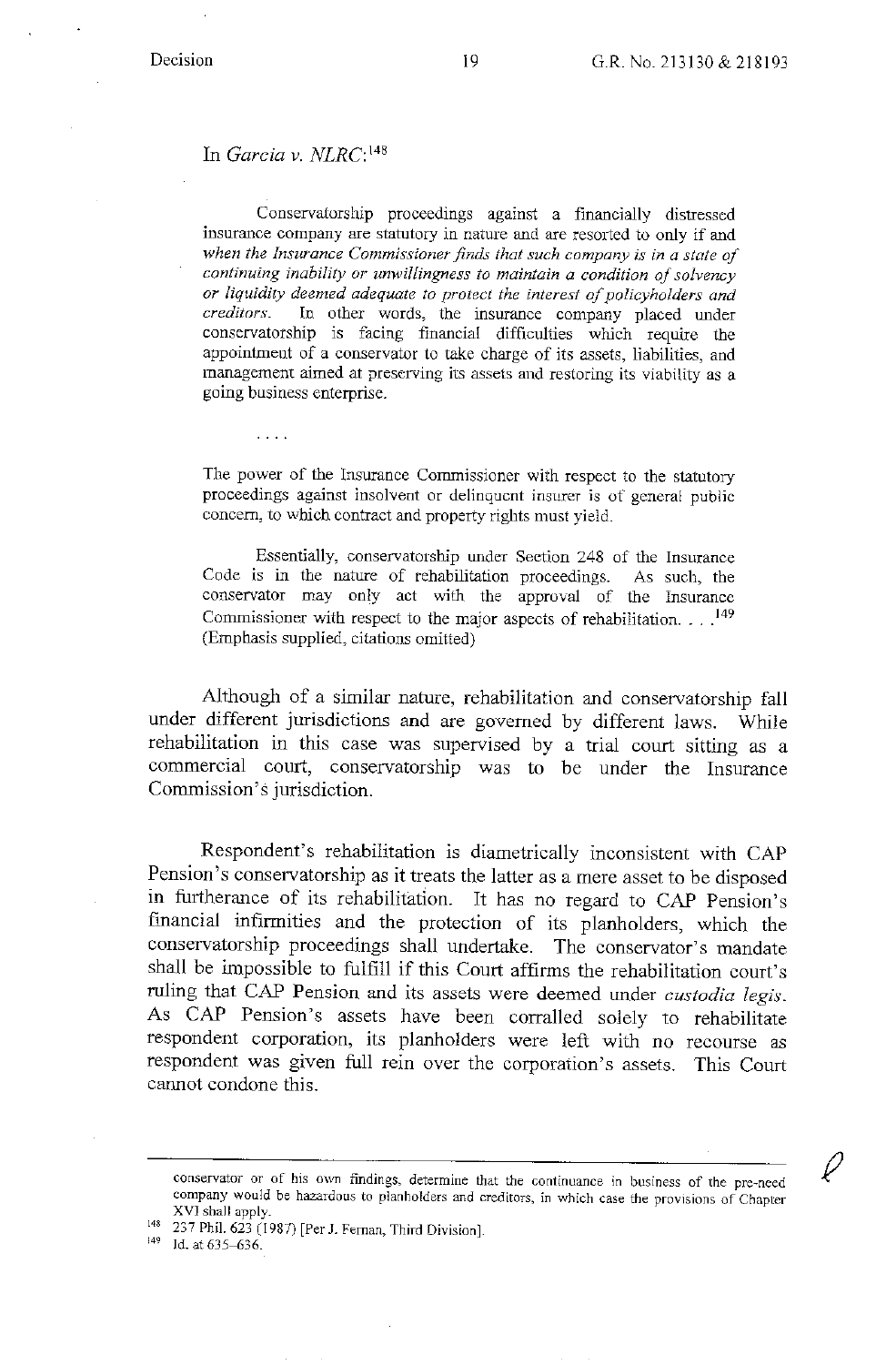$\ell$ 

II

The doctrine of immutability of judgment does not apply whenever circumstances transpire after the finality of the decision rendering its execution unjust and inequitable.<sup>150</sup>

Respondent harps on the finality of the 2006 Resolution, averring that the placing of CAP Pension and its assets in *custodia /egis* cannot be reviewed or modified under the doctrine of immutability of judgment.<sup>151</sup>

"[}Judgment that lapses into finality becomes immutable and unalterable."<sup>152</sup> Consequently, it may no longer be amended. In *Mercury Drug Corp. v. Spouses Huang*: <sup>153</sup>

It is a fundamental principle that a judgment that lapses into finality becomes immutable and unalterable. The primary consequence of this principle is that the judgment may no longer be modified or amended by any court in any manner even if the purpose of the modification or amendment is to correct perceived errors of law or fact. This principle known as the doctrine of immutability of judgment is a matter of sound public policy, which rests upon the practical consideration that every litigation must come to an end.

The rationale behind the rule was further explained in *Social Security System v. Isip, thus:* 

The doctrine of immutability and inalterability of a final judgment has a two-fold purpose: (1) to avoid delay in the administration of justice and thus, procedurally, to make orderly the discharge of judicial business and (2) to put an end to judicial controversies, at the risk of occasional errors, which is precisely why courts exist. Controversies cannot drag on indefinitely. The rights and obligations of every litigant must not hang in suspense for an indefinite period of time.<sup>154</sup> (Citations omitted)

However, the doctrine of immutability of judgment admits of exceptions:

(1) The correction of clerical errors;

(2) The so-called *nunc pro tune* entries which cause no prejudice to any party;

(3) Void judgments; and

(4) Whenever circumstances transpire after the finality of the decision rendering its execution unjust and inequitable.<sup>155</sup> (Citation omitted)

<sup>150</sup> Mercury Drug Corp. v. Spouses Huang, 817 Phil. 434 (2017) [Per J. Leonen, Third Division].<br>
<sup>151</sup> Rollo (G.R. No. 213130), pp. 1358–1359.<br> *Mercury Drug Corp. v. Spouses Huang*, 817 Phil. 434, 437 (2017) [Per J. Leo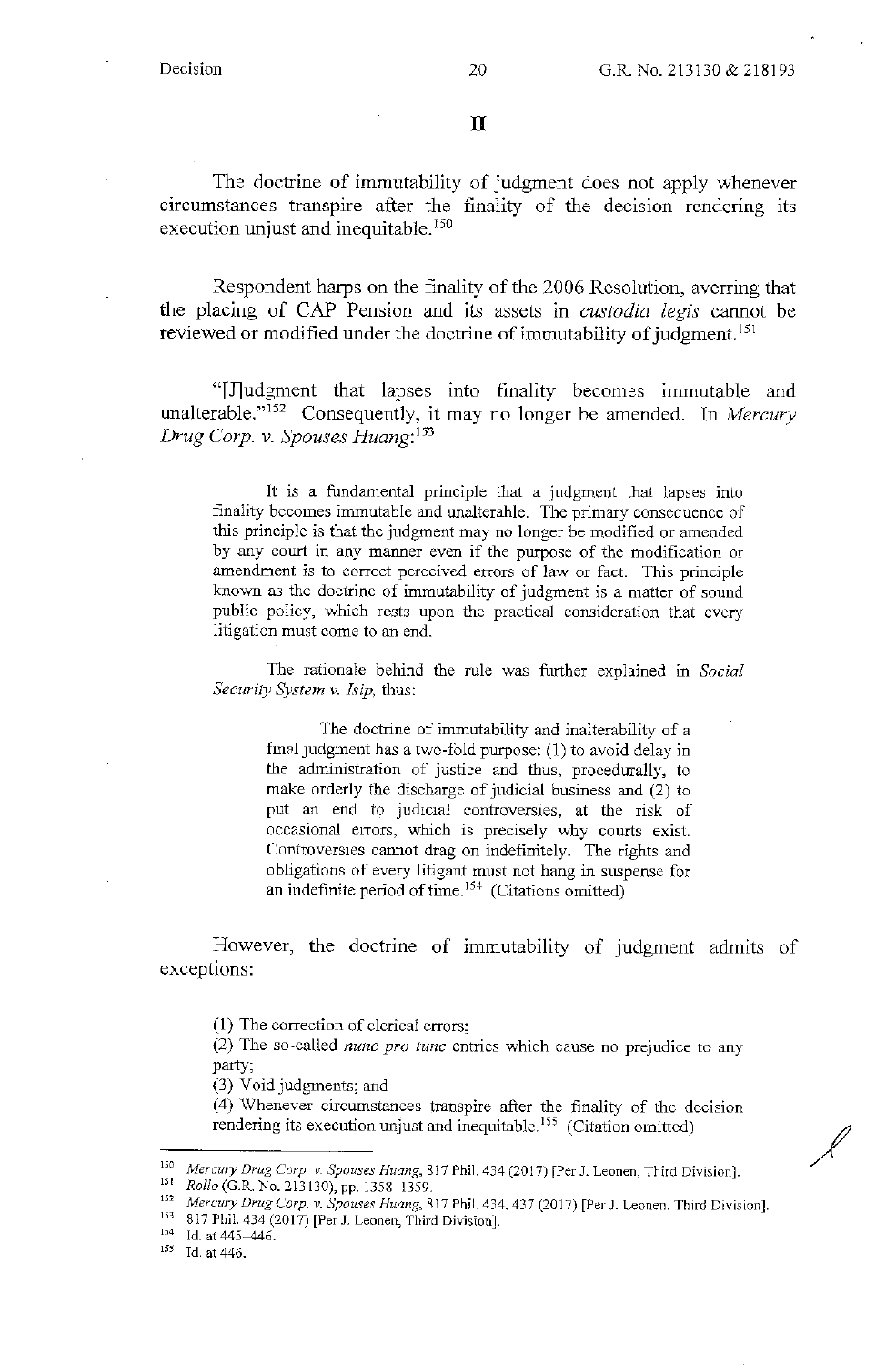÷,

Ľ

Petitioner claims the last exception applies here. It cited two events which allegedly rendered the execution of the 2006 Resolution unjust and inequitahle: (I) Congress enacted Republic Act No. 9829 or the *Pre-Need Code of the Philippines;* and (2) CAP Pension suffered impairments in its capital, Trust Fund reserve liability, and Insurance Premium Fund. <sup>156</sup>

### $II(A)$

The remedial and curative character of Republic Act No. 9829 does not extend to the issue of jurisdiction.

Petitioner posits that the enactment of the Republic Act No. 9829 divested the rehabilitation court of its *supposed* jurisdiction over CAP Pension,<sup>157</sup> as the curative and remedial character of the law has been recognized in *Securities and Exchange Commission v. Laigo*.<sup>158</sup>

Jurisdiction is conferred by law. 159 Well-settled is the principle that once jurisdiction is acquired, that jurisdiction is retained until the case is terminated. This was first enunciated in *People v. Pegarum: <sup>160</sup>*

[J]urisdiction of a court depends upon the state of the facts existing at the time it is invoked, and if the jurisdiction once attaches to the person and subject matter of the litigation, the subsequent happening of events, although they are of such a character as would have prevented jurisdiction from attaching in the first instance, will not operate to oust jurisdiction already attached. <sup>161</sup>

Once attached, jurisdiction is not divested even by a subsequent statute transferring jurisdiction over such proceedings in another tribunal. <sup>162</sup> "The exception to the rule is where the statute expressly provides, or is construed to the effect that it is intended to operate as to actions pending before its enactment."<sup>163</sup> Thus, a statute which has no retroactive effect as to jurisdiction may not be applied to a pending case upon its enactment. 164

Republic Act No. 9829 granted the Insurance Commission the primary and exclusive supervision and regulation over all pre-need companies. Section 5 of the law is explicit:

<sup>156</sup> *Rollo* (G.R. No. 218193), p. 7, Reply. 157 Id.

<sup>153 768</sup> Phil. 239 (2015) [Per J. Mendoza, Second Division]. 159 *US. v. Jayme,* 24 Phil. 90 (1913) [Per J. Cason, First Division].

<sup>161</sup> Id. at 717.<br><sup>162</sup> *Bengzon v. Inciong*, 180 Phil. 206 (1979) [Per J. Antonio, Second Division].<br><sup>163</sup> Id. at 214.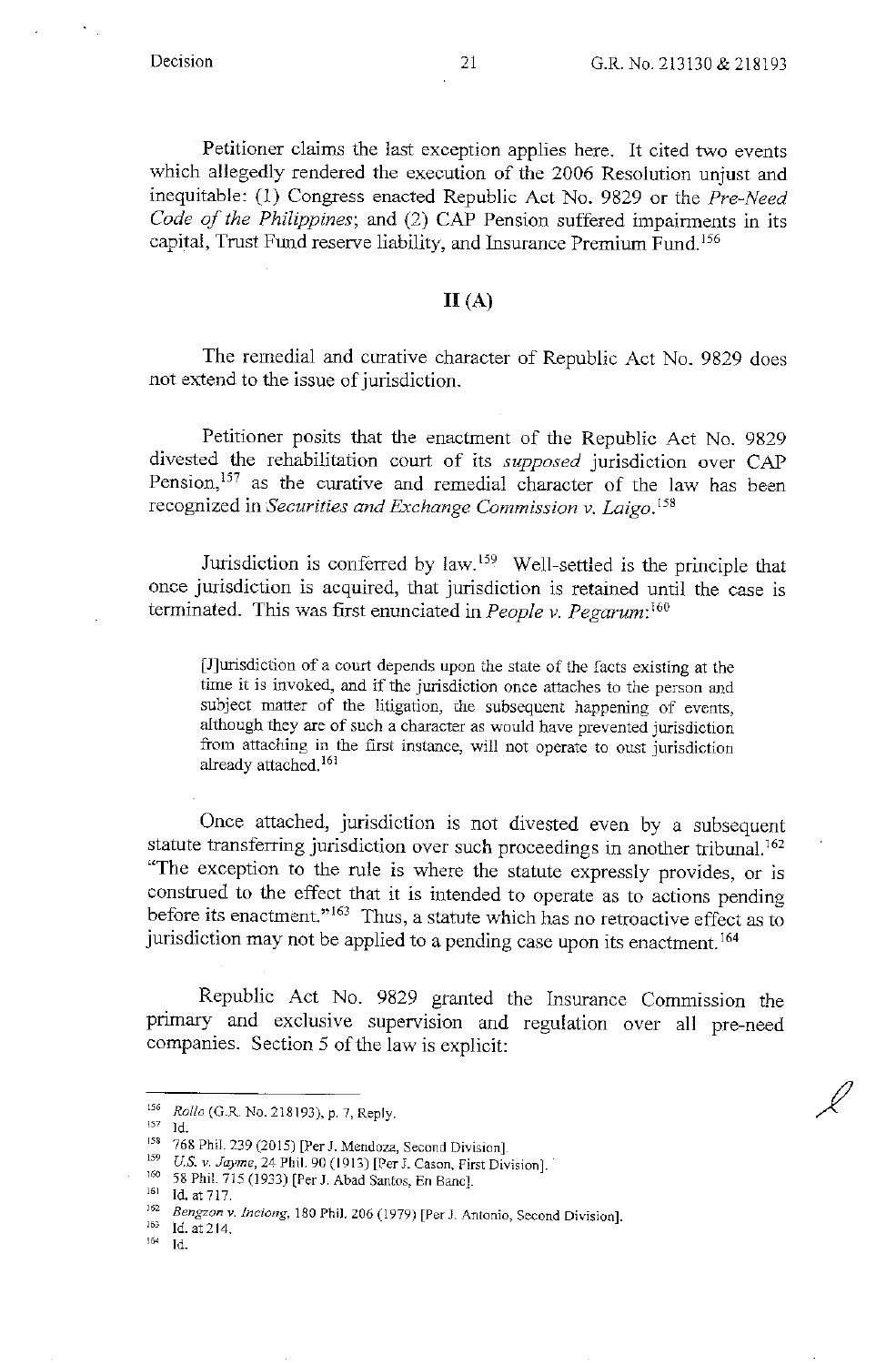SECTION 5. Supervision. 
<sub>--</sub> All pre-need companies, as defined under this Act, shall be under the primary and exclusive supervision and regulation of the Insurance Commission. The Commission is hereby authorized to provide for its reorganization, to streamline its structure and operations, upgrade its human resource component to enable it to effectively and efficiently perform its functions and exercise its powers under this Code.

However, this Court cannot subscribe to the position that jurisdiction as provided in Republic Act No. 9829 should be applied retroactively. The remedial and curative character of Republic Act No. 9829 recognized in *Laigo* does not extend to the issue of jurisdiction.

First, a plain reading of the text of Republic Act No. 9829 shows that the transfer of jurisdiction over pre-need companies from the Securities and Exchange Commission to the Insurance Commission cannot be applied retroactively to pending cases.

Prior to the enactment of Republic Act No. 9829, Republic Act No. 8799 or the Securities Regulation Code governed pre-need plans. The Securities and Exchange Commission was then the agency mandated to prescribe rules and regulations governing the pre-need industry. <sup>165</sup>

On December 4, 2009, Republic Act No. 9829 took effect, granting the Insurance Commission the primary and exclusive supervision and regulation over all pre-need companies. 166 However, section 57 of Republic Act No. 9829 reads:

SECTION 57. *Transitory Provisions.* - Any pre-need company who, at the time of the effectivity of this Code has been registered and licensed to sell pre-need plans and similar contracts, shall be considered registered and licensed under the provision of this Code and its implementing rules and regulations and shall be subject to and governed by the provisions hereof[.]

The Commission shall constitute forthwith a special team of experts to handle all matters related to the pre-need industry and shall secure and transfer all the files and records of the SEC to the Insurance Commission within ninety (90) days after the effectivity of this Code.

*Notwithstanding any provision to the contrary, all pending claims, complaints and cases filed with the SEC shall be continued in its* 

<sup>165</sup> Republic Act No. 8799 (2000), sec. 16 provides:

SECTION 16. *Pre-Need Plans*. - No person shall sell or offer for sale to the public any pre-need plan except in accordance with mles and regulations which the Commission shall prescribe. Such rules shall regulate the sale of pre-need plans by, among other things, requiring the registration of preneed plans, licensing persons involved in the sale of pre-need plans, requiring disclosures to prospective plan holders, prescribing advertising guidelines, providing for uniform accounting system, reports and record keeping with respect to such plans, imposing capital, bonding and other financial responsibility, and establishing trust funds for the payment of benefits under such plans.

<sup>&</sup>lt;sup>166</sup> Republic Act No. 9829 (2009), sec. 5.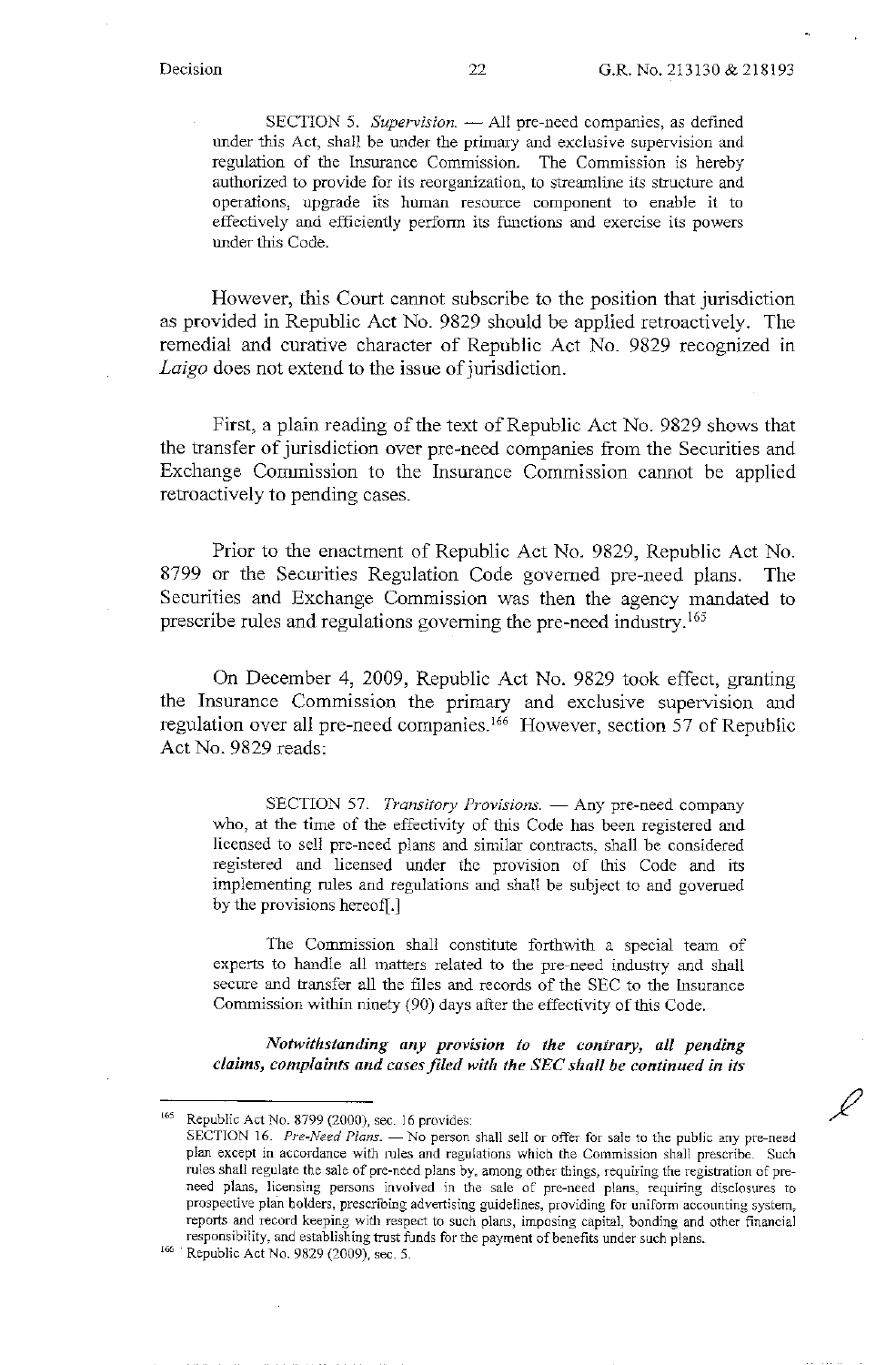Ĺ

*full and final conclusion.* It shall also assist the Department of Justice in criminal cases involving matters related to the pre-need industry. (Emphasis supplied)

Section 57 of Republic Act No. 9829 recognizes the Commission's jurisdiction over all pending proceedings before it and decrees the retention of jurisdiction until final disposition of the cases. Manifest is the adherence to the previously acquired jurisdiction of the Commission over pending claims. Thus, there is no basis for petitioner to claim that jurisdiction under Republic Act No. 9829 may be applied retroactively.

Second, petitioner calls this Court's attention to irs pronouncement in *Laigo* that "the primary protection accorded by the Pre-Need Code to the planholders is curative and remedial and, therefore, *can be applied retroactively.*"<sup>167</sup> We take this opportunity to explain our ruling in that case.

*Laigo* involves the insolvency proceedings of Legacy Consolidated Plans, Incorporated. The issue was whether Presiding Judge Reynaldo M. Laigo gravely abused his discretion in ordering the inclusion of the trust fund in its corporate assets to the prejudice of the planholders.

To support its position, petitioner quotes the following from *Laigo:* 

Finally, it must be stressed that the primary protection accorded by the Pre-Need Code to the planholders is curative and remedial and, therefore, can be applied retroactively. The rule is that where the provisions of a statute clarify an existing law and do not contemplate a change in that law, the statute may be given curative, remedial and retroactive effect. To review, curative statutes are those enacted to cure defects, abridge superfluities, and curb certain evils. As stressed by the Court in *Fabian v. Desierto,* 

If the rule takes away a vested right, it is not procedural. If the rule creates a right such as the right to appeal, it may be clarified as a substantive matter; but if it operates as a means of implementing an existing right then the rule deals merely with procedure.

It has been said that a *remedial statute must be so construed as to make* it *effect the evident purpose for which* it *was enacted, so that* if *the*  reason of the statute extends to past transactions, as well as to those in the future, then it will be so applied although the statute does not in terms so direct...<sup>168</sup> (Citations omitted, emphasis in the original)

Omitted in that quotation are the following paragraphs:

. . . .

<sup>167</sup> Securities and Exchange Commission v. Laigo, 768 Phil. 239, 269 (2015) [Per J. Mendoza, Second Division].

<sup>&</sup>lt;sup>168</sup> Id. at 269-270.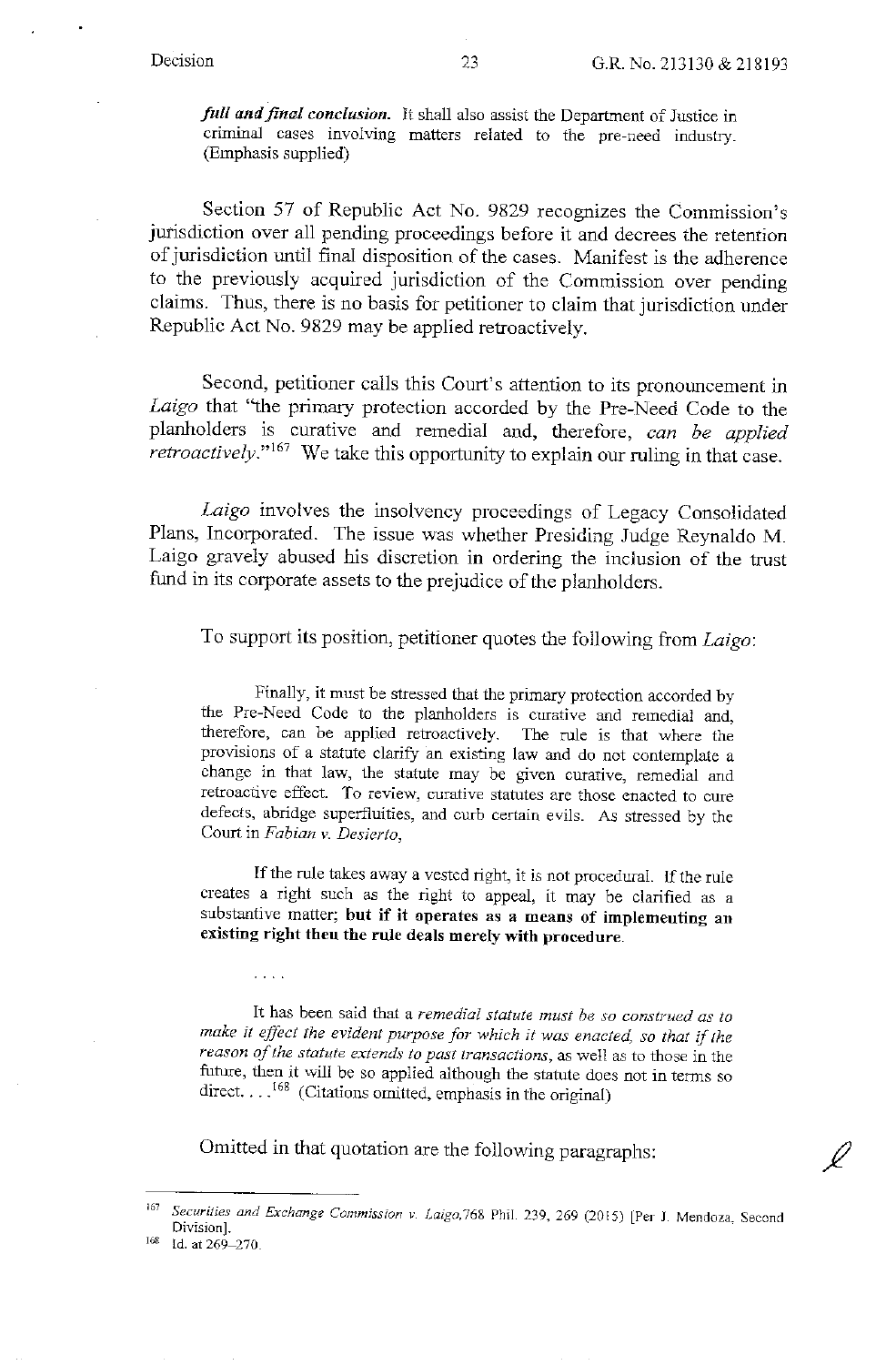A reading of [Republic Act No. 9829] immediately shows that its provisions operate merely *in furtherance of the remedy or confirmation of the right of the planholders to exclusively claim against the trust funds* as intended by the legislature. No new substantive right was created or bestowed upon the planholders. Section 52 of [Republic Act No. 9829] only echoes and clarifies the [Securities Regulation Code's] intent to exclude from the insolvency proceeding trust fund assets that have been established "exclusively for the benefit of planholders." It was precisely enacted to foil the tactic of taking undue advantage of any ambiguities in the New Rules.

Any doubt or reservation in this regard has been dispelled by [Republic Act No. 9829.] Section 57 thereof provides that "fa]ny pre-need company who, at the time of the effectivity of this Code has been registered and licensed to sell pre-need plans and similar contracts, shall be considered registered and licensed under the provision of this Code and its implementing rules and regulations and shall be subject to and governed by the provisions hereof[.]" Thus, Legacy and all other existing pre-need companies cannot claim that the provisions of [Republic Act No. 9829] are not applicable to them and to the claims which accrued prior to the enactment of the said law.  $169$  (Emphasis supplied, citations omitted)

The remedial and curative character of Republic Act No. 9829 pertains to the right of the planholders to claim against the trust fund. This Conrt in *Laigo* determined that the paramount consideration in requiring the establishment of a trust fund is the protection of the interests of the planholders in investment plans. What is remedial and curative is this *protection* to the planholders accorded by Republic Act No. 9829, and not jurisdiction.

Thus, the remedial and curative character of Republic Act No. 9829 does not extend to the issue of jurisdiction.

### $II(B)$

The execution of the November 8, 2006 Resolution, as interpreted by the rehabilitation court, is unjust and inequitable for CAP Pension's planholders.

The petitioner found that CAP Pension's capital stock was impaired by  $\overline{P5,171,390,117.00}$ , its trust fund deficient by  $\overline{P3,136,663,312.00}$ , and the pre-need company did not set up a separate account for the Insurance Premium Fund of  $\mathbb{P}169,453,089.00$ .<sup>170</sup> Respondent claims petitioner's findings relative to CAP Pension's financial condition are irrelevant. <sup>171</sup>

<sup>169</sup> Id. at 270.

<sup>&</sup>lt;sup>170</sup> *Rollo* (G.R. No. 218193), p. 33.

<sup>171</sup> Id. at 1364.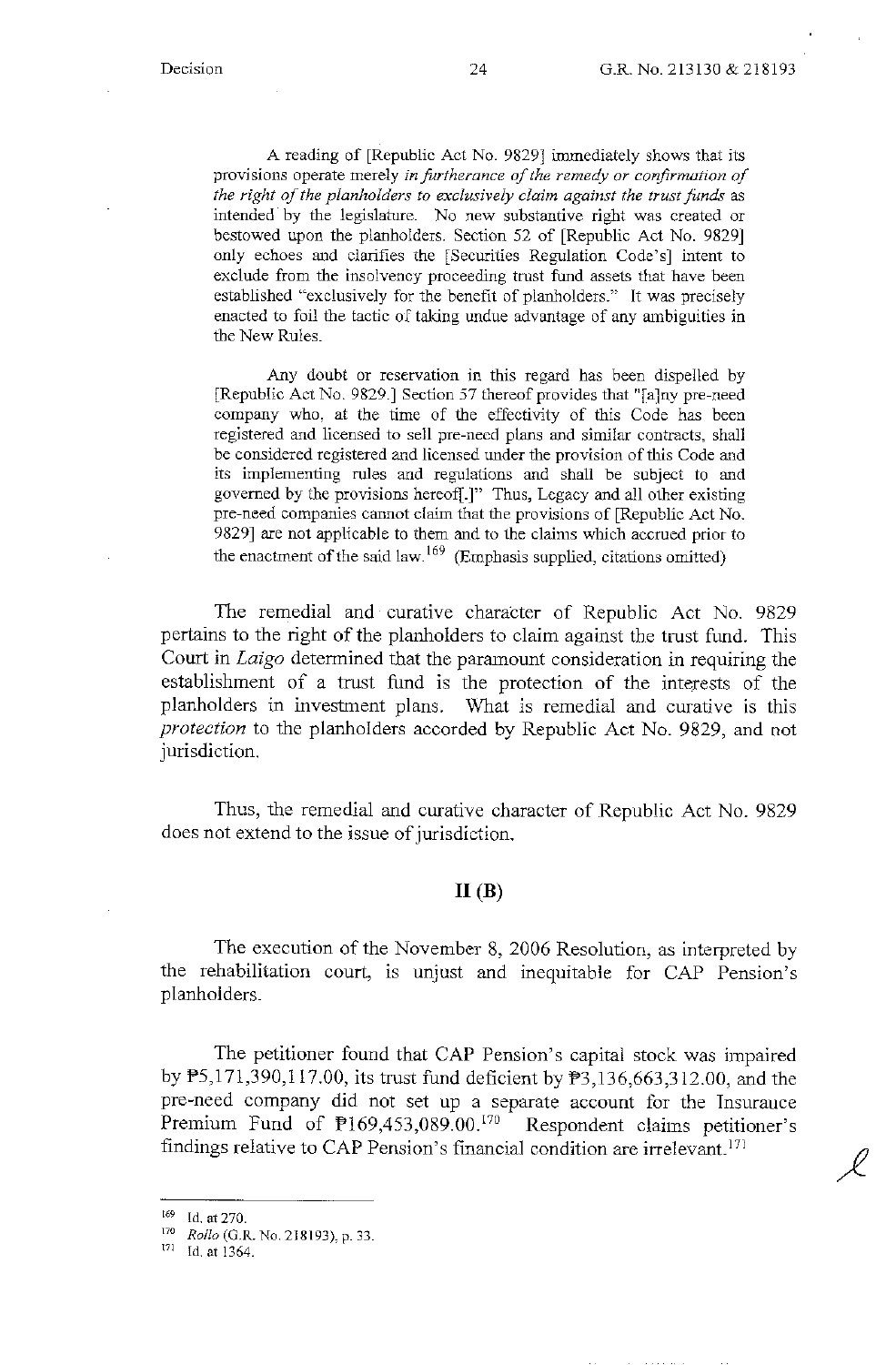*J* 

To reiterate, Republic Act No. 9829 vested petitioner with primary and exclusive supervision and regulation over all pre-need companies.<sup>172</sup> In the exercise of its regulatory function, petitioner was constrained to place CAP Pension under conservatorship upon the discovery of the financial infirmities of the pre-need company. The company's distressed state entailed petitioner's intervention to avoid serious peril to its planholders. Per *Laigo,* this protection to the planholders is the primary consideration in the enactment of Republic Act No. 9829.

Republic Act No. 9829 was passed in response to "the chaos confounding the [pre-need] industry at the time." $173$  The legislation was intended to be a stronger legal framework that shall govern the pre-need industry and primarily protect the rights of the planholders.<sup>174</sup> Section 2 declares the policy considerations of the law:

SECTION 2. *Declaration of Policy.* - It is the policy of the State to *regulate the establishment of pre-need companies* and to place their operation on sound, efficient and stable basis to derive the optimum advantage from them in the mobilization of savings and to prevent and mitigate, as far as practicable, practices prejudicial to public interest and the protection of planholders.

The State shall hereby regulate, *through an empowered agency,*  pre-need companies based on prudential principles to promote soundness, stability and sustainable growth of the pre-need industry.<sup>175</sup> (Emphasis supplied)

The Insurance Commission, as the primary agency governing preneed companies, should not be restrained from fulfilling its mandate. To rule that CAP Pension was placed nnder *custodia legis* by the order of the rehabilitation court is prejudicial to the interests of CAP Pension's planholders. CAP Pension's planholders need protection in the same manner and degree as respondent corporation's planholders who had been amply protected through the rehabilitation proceedings.

### III

No circumstance exists to reverse the Court of Appeals' affirmation of the rehabilitation plan's extension and modification.

Assailed in the Petition in G.R. No. 213130 is the June 18, 2014 Decision of the Court of Appeals in CA-G.R. SP No. 131991, affirming the September 5, 2013 Order of the Regional Trial Court of Makati City, Branch

<sup>&</sup>lt;sup>172</sup> Republic Act No. 9829 (2009), sec. 5.<br><sup>173</sup> *Securities and Exchange Commission v. Laigo*, 768 Phil. 239, 257 (2015) [Per J. Mendoza, Second Division]. 174 Id.

<sup>175</sup> Republic Act No. 9829 (2009), sec. 2.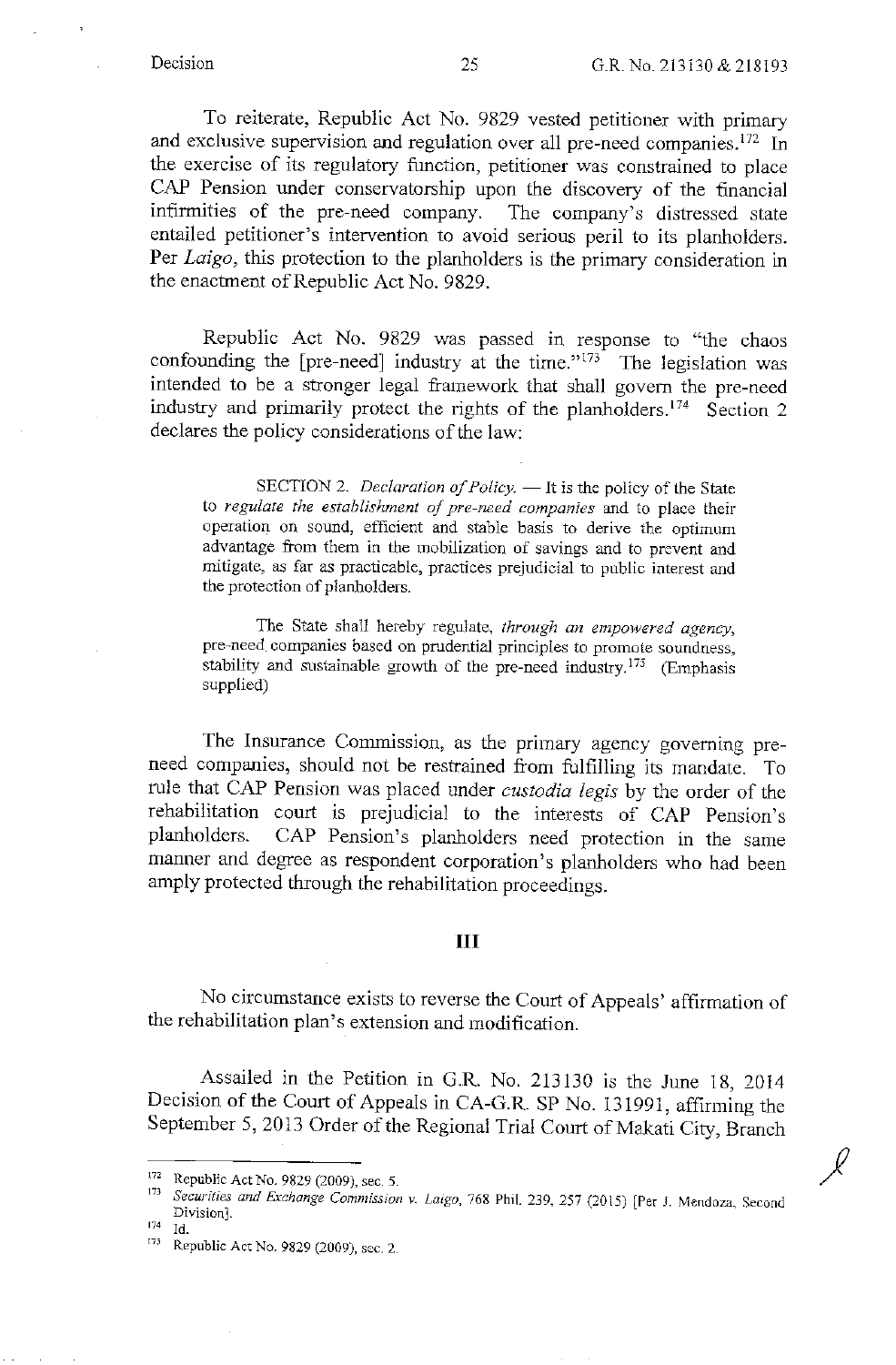149 granting respondent's Motion for Extension and Modification of the Rehabilitation Plan.

Petitioners claim that the rehabilitation court erred in approving the 2012 Revised Rehabilitation Plan which extended the period of rehabilitation and modified the rehabilitation plan. Petitioners insist the rehabilitation plan is speculative and incomplete as there were no sufficient evidence showing the profitability of the proposed ventures. Moreover, it allegedly includes CAP Pension's properties and is preemptive of the resolution in CA-G.R. SP No. 122979 as the latter involves the determination of the rehabilitation court's jurisdiction over CAP Pension. <sup>176</sup>

Respondent disputed the claim that the plan is speculative, charging bad faith to petitioner by omitting supporting evidence in the rehabilitation court. 177 Respondent counters that there is substantial basis for the rehabilitation plan's extension and modification. It insists that the 2012 plan does not include CAP Pension's properties,<sup>178</sup> but admits that it intends to incorporate these assets in future ventures. <sup>179</sup>

In petitions for review under Rule 45 of the Rules of Court, only questions of law may be raised.<sup>180</sup> In *Pascual v. Burgos*:<sup>181</sup>

The Rules of Court require that only questions of law should be raised in petitions filed under Rule 45. This court is not a trier of facts. It will not entertain questions of fact as the factual findings of the appellate courts are "final, binding[,} or conclusive on the parties and upon this court" when supported by substantial evidence. Factual findings of the appellate courts will not be reviewed nor disturbed on appeal to this court.

However, these rules do admit exceptions. Over time, the exceptions to these rules have expanded. At present, there are 10 recognized exceptions that were first listed in *Medina v. Mayor Asistio*, *Jr.:* 

(1) \Vhen the conclusion is a finding grounded entirely on speculation, surmises or conjectures; (2) When the inference made is manifestly mistaken, absurd or impossible; (3) Where there is a grave abuse of discretion; (4) When the judgment is based on a misapprehension of facts;  $(5)$  When the findings of fact are conflicting;  $(6)$ When the Court of Appeals, in making its findings, went beyond the issues of the case and the same is contrary to the admissions of both appellant and appellee; (7) The findings of the Court of Appeals are contrary to those of the trial court;  $(8)$  When the findings of fact are conclusions.

<sup>&</sup>lt;sup>176</sup> *Rollo* (G.R. No. 213130), p. 35.

<sup>177</sup> Id. at 779.<br>
178 Id. at 774.<br>
179 Id. at 775.<br>
180 RULES OF COURT, Rule 45, sec. 1.

 $181$  776 Phil. 167 (2016) [Per J. Leonen, Second Division].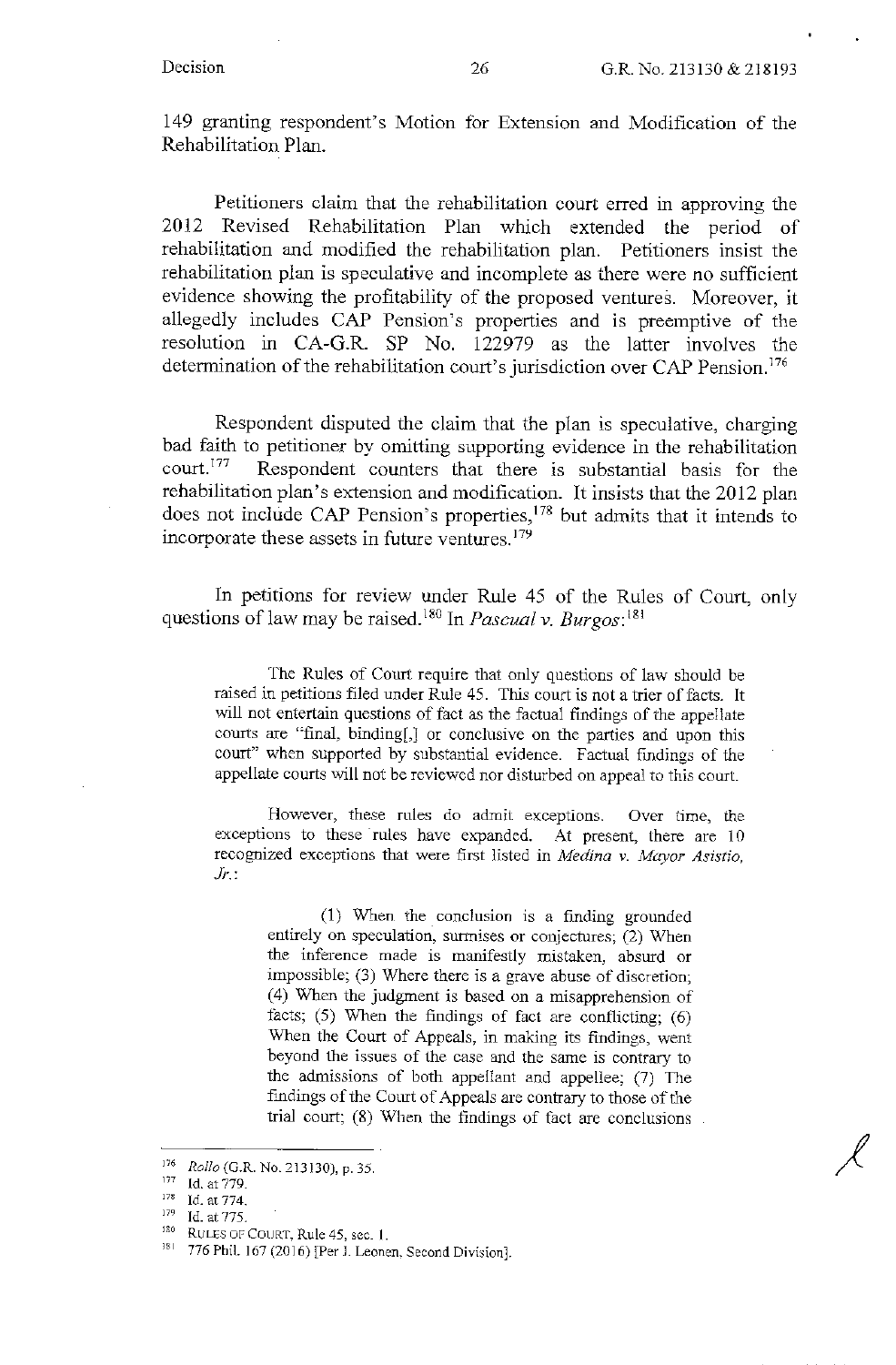*)* 

without citation of specific evidence on which they are based;  $(9)$  When the facts set forth in the petition as well as in the petitioner's main and reply briefs are not disputed by the respondents; and (10) The finding of fact of the Court of Appeals is premised on the supposed absence of evidence and is contradicted by the evidence on record[.]

These exceptions similarly apply in petitions for review filed before this court involving civil, labor, tax, or criminal cases.

A question of fact requires this court to review the truthfulness or falsity of the allegations of the parties. This review includes assessment of the "probative value of the evidence presented." There is also a question of fact when the issue presented before this court is the correctness of the lower courts' appreciation of the evidence presented by the parties.<sup>182</sup> (Citations omitted)

A question of fact is involved when "doubt arises as to the truth or falsity of the alleged facts."<sup>183</sup> It entails an examination of the evidence on record, which the petitioner is asking this Court to do. The determination whether the rehabilitation plan is speculative and incomplete is a question of fact, involving a reassessment of the rehabilitation court's appreciation of evidence. <sup>184</sup>

The factual findings of the trial court, as affirmed by the Court of Appeals, are binding on this Court and will not be disturbed on appeal.<sup>185</sup> More so if the findings are that of a special commercial court which "has the expertise and knowledge over matters under its jurisdiction and is in a better position to pass judgment thereon."186 Unless there is abuse in the exercise of its authority, the rehabilitation court's findings of fact should be accorded finality.

Thus, the petition in G.R. No. 213130 must be denied outright for raising issues that require a review of the evidence.

Even assuming the case can be resolved on the merits, the petition should still be denied as no sufficient grounds exist to reverse the decision of the Court of Appeals. The Court of Appeals was categorical on the The Court of Appeals was categorical on the propriety of the extension and modification of respondent's rehabilitation plan:

*It* is clear that under Sections 12, Rule 3 of the 2008 Rules of Procedure on Corporate Rehabilitation that it is within the power of the

<sup>182</sup> Id. at 182–183.<br><sup>183</sup> Republic v. Malabanan, 646 Phil. 631, 637 (2010) [Per J. Villarama, Jr., Third Division].<br><sup>184</sup> See Quesada v. Department of Justice, 532 Phil. 159, 166 (2006) [Per J. Sandoval-Gutierrez, Second Division].<br>Pascual v. Burgos, 776 Phil. 167 (2016) [Per J. Leonen, Second Division].

<sup>&</sup>lt;sup>185</sup> Pascual v. Burgos, 776 Phil. 167 (2016) [Per J. Leonen, Second Division].<br><sup>186</sup> *China Banking Corp. v. Cebu Printing and Packaging Corp.*, 642 Phil. 308, 326 (2010) [Per J. Carpio, Second Division].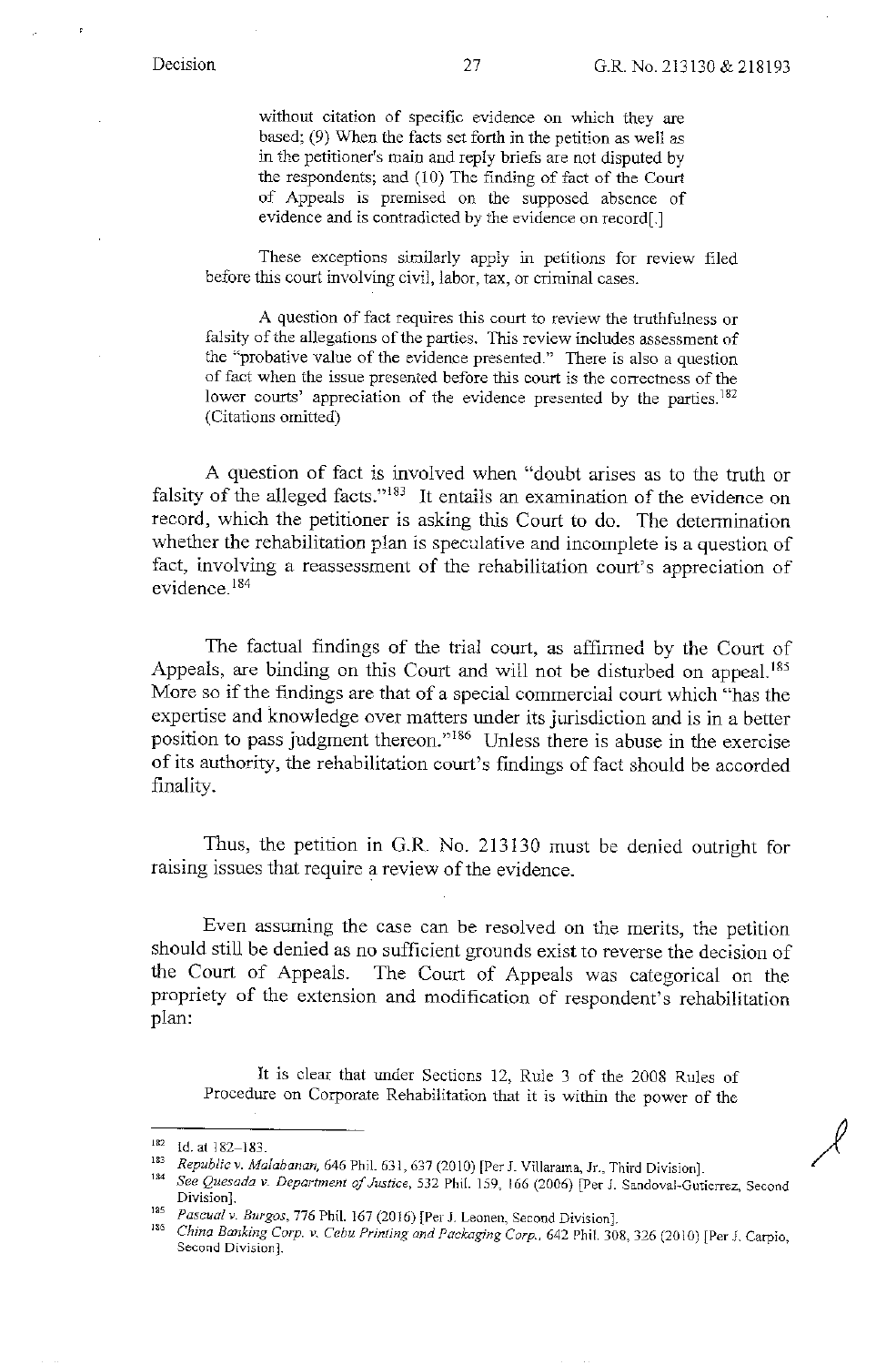rehabilitation receiver to recommend amendments or modifications to the approved rehabilitation plan.

#### "Rule 3 General Provisions

**Section** 12. *Powers and Functions of Rehabilitation Receiver.* - x xxxxxxxx

(v) To recommend any modification of an approved rehabilitation plan as he may deem appropriate;"

But whether such recommendation is to be accepted or rejected is subject to the discretion of the rehabilitation court.

**"Section** 22. *Alteration or Modification of Rehabilitation Plan.* - An approved rehabilitation plan may, upon motion, be altered or modified if, in the judgement of the court, such alteration or modification is necessary to achieve the desired targets or goals set forth therein."

The alteration or modification of the approved rehabilitation plan being left to the sole discretion of the court, its decision could not be set aside absent any proof of grave abuse thereof. We find that petitioners failed to establish any such abuse on the part of the respondent.

In this case, the designated rehabilitation receiver, Mamerto A. Marcelo, Jr., manifested in his comment his approval of the extension and modification sought by respondent [CAPPI] of its approved rehabilitation plan, although he rejected the proposal to extend it all the way until 2021, and suggested to cut it short to just three (3) years, subject to an annual review. The said rehabilitation receiver, taking into consideration the proposed Redevelopment Project, [CAPPI's] / the developer's financial projections, as well as the draft Memorandum of Agreement, Lease Agreement, and Joint Development Agreement, adequately believes that the approval of the 2012 Revised Rehabilitation Plan of [CAPPI] would be for the best interest of the planholders. Having been directly and closely involved in the rehabilitation of [CAPPI] for already quite sometime, the court a quo cannot be faulted if it opted to adopt the recommendation of the rehabilitation receiver. Being appointed by the court, and thus considered as an officer of the court, it is only appropriate that the suggestion of the rehabilitation receiver should be given weight and credence by the court. But the court a quo, in approving the 2012 Revised Rehabilitation Plan of [CAPP!] did not merely rely on the recommendation of the rehabilitation receiver, it made its own assessment and evaluation of the same and even took into account the comments of the petitioners[.] $187$  (Emphasis in the original)

This Court finds no reason to disturb these findings.

However, the Court of Appeals is incorrect in ruling, "[t]he fact that there are properties owned by CAP Pension which are included in the proposed redevelopment project of respondent [CAPP]] is not a sufficient *){* 

<sup>187</sup>*Rollo* (G.R. No. 213130), p. 58-58-A.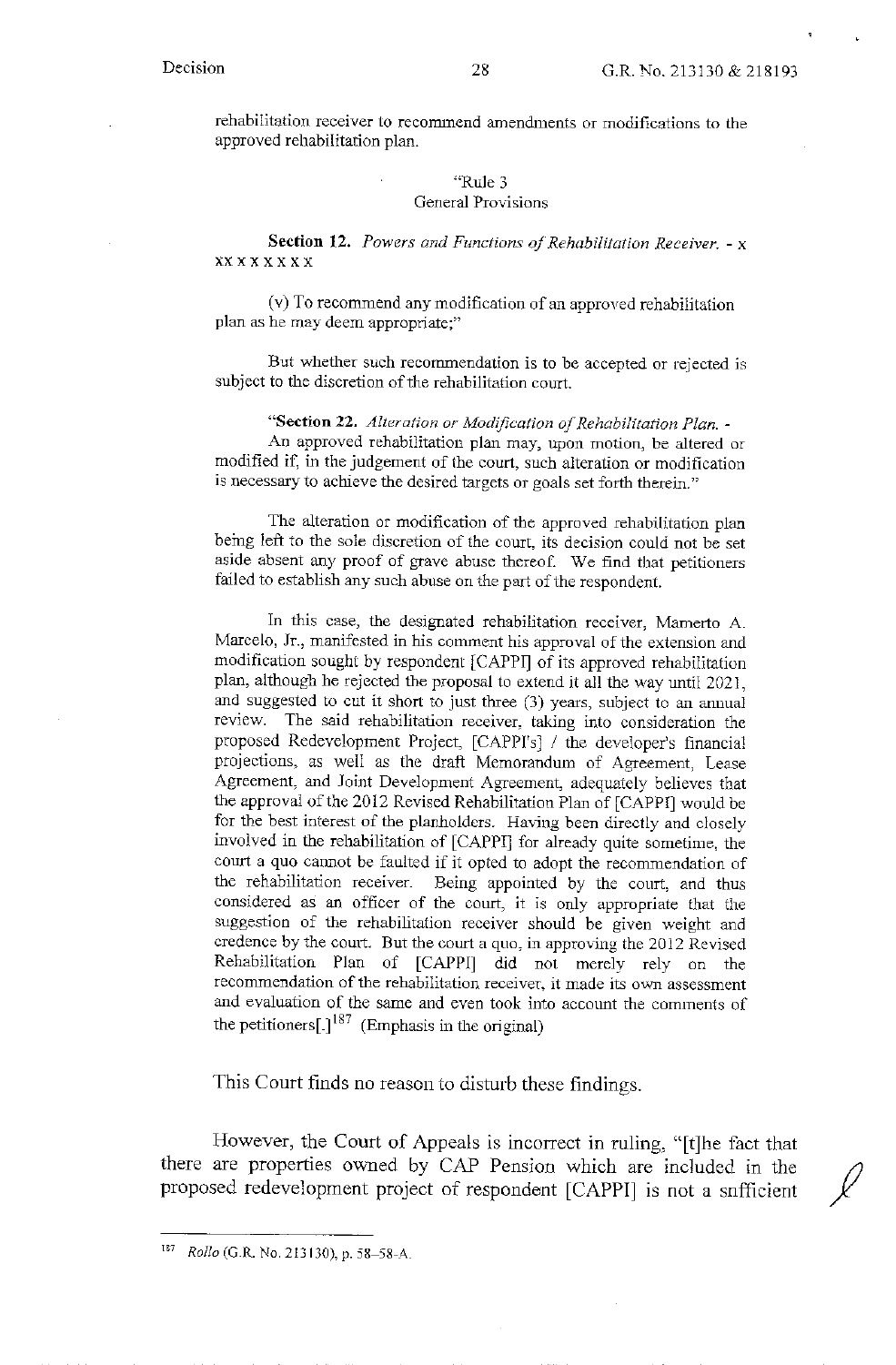ground for the disapproval of the request for extension or modification of the rehabilitation plan<sup>[.]"188</sup> Again, CAP Pension's assets are not and should not be included in the rehabilitation plan.

As a final note, respondent's rehabilitation has yet to be completed since it was initiated in 2005. There had been a full-blown trial before the rehabilitation court which thoroughly assessed all the pieces of evidence presented by the parties. This Court is aware this ruling will affect thousands of planholders. At this point, to dismiss the rehabilitation proceedings because of the erroneous assumption that CAP Pension and its assets were placed under the rehabilitation court's jurisdiction would severely frustrate justice. This ruling is ultimately aimed at protecting the interests of the planholders of both pre-need companies. Thus, petitioner is directed to proceed with the conservatorship proceedings of CAP Pension. Meanwhile, respondent is ordered to continue its rehabilitation efforts to be monitored by the court of origin.

**WHEREFORE,** the Petition in G.R. No. 218193 is **GRANTED.** The assailed April 28, 2015 Decision of the Court of Appeals in CA-G.R. SP No. 124031 is **REVERSED** and **SET ASIDE.** 

The Petition in G.R. No. 213130 is **DENIED.** The assailed June 18, 2014 Decision of the Court of Appeals in CA-G.R. SP No. 131991 is **AFFIRMED WITH MODIFICATION.** Respondent College Assurance Plans Philippines, Inc. is permanently **ENJOINED** from including the properties of Comprehensive Annuity Plans and Pension in its rehabilitation proceedings.

The case is **REMANDED** to the Regional Trial Court, National Capital Judicial Region, Br. 149, Makati City, for its supervision over the implementation of the 2012 Revised Rehabilitation Plan.

**SO ORDERED.** 

.F. LEONEN Associate Justice

 $\frac{1}{2} \left( \frac{1}{2} \frac{1}{2} \right)$  ,  $\frac{1}{2} \left( \frac{1}{2} \right)$  ,  $\frac{1}{2} \left( \frac{1}{2} \right)$ 

188 Id. at 58-A.

ł